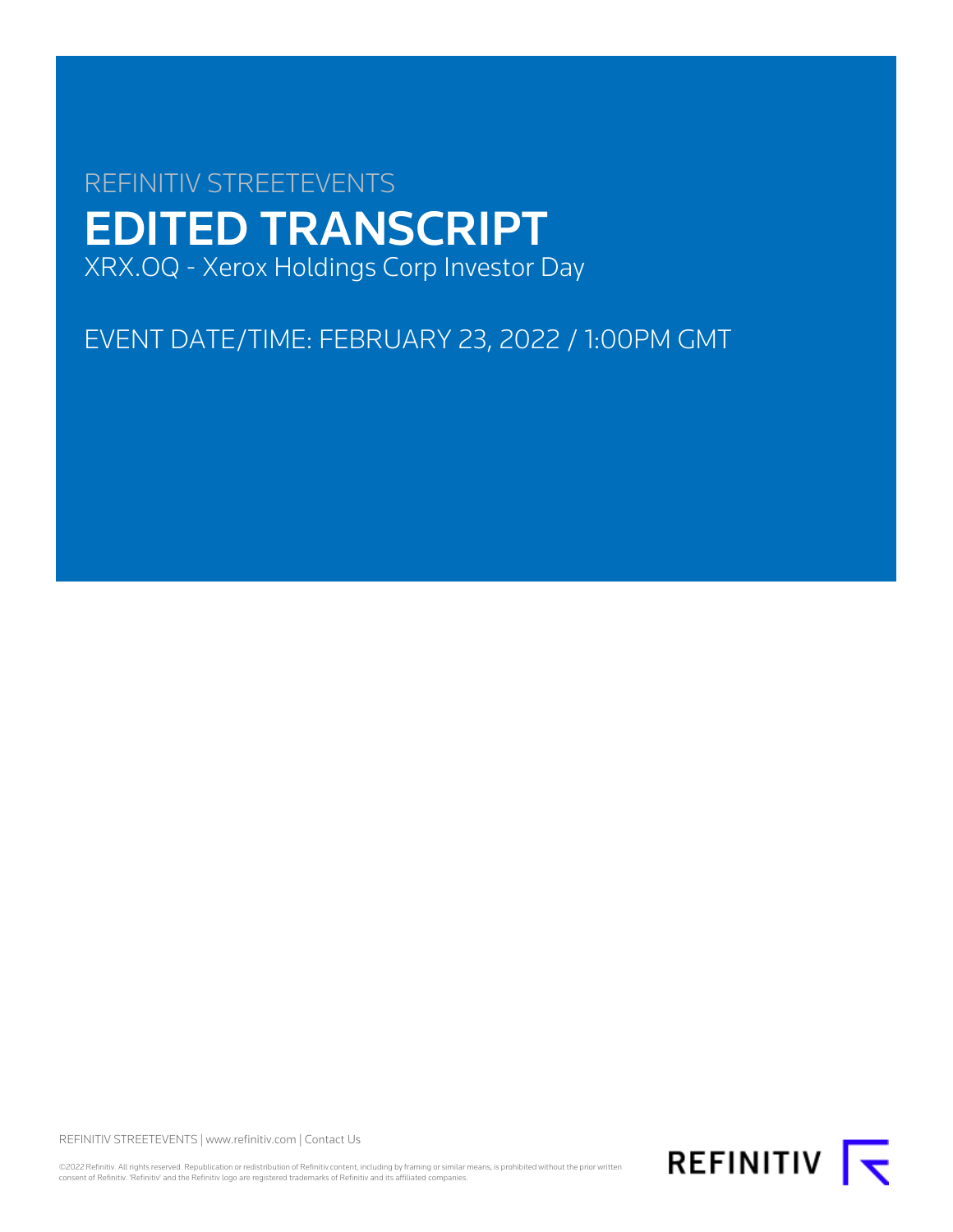### **CORPORATE PARTICIPANTS**

**[David James Beckel](#page-1-0)** Xerox Holdings Corporation - VP & Head of IR **[Giovanni G. Visentin](#page-1-1)** Xerox Holdings Corporation - Vice Chairman & CEO **[Joanne Collins Smee](#page-7-0)** Xerox Holdings Corporation - Chief Commercial, SMB & Channels Officer **[Naresh K. Shanker](#page-13-0)** Xerox Holdings Corporation - Senior VP, CTO & Head of Palo Alto Research Center **[Nicole Torraco](#page-8-0)** Xerox Holdings Corporation - SVP of Xerox Financial Services **[Steven John Bandrowczak](#page-3-0)** Xerox Holdings Corporation - President & COO **[Tracey Koziol](#page-4-0)** Xerox Holdings Corporation - SVP of Global Offerings **[Xavier Heiss](#page-17-0)** Xerox Holdings Corporation - Executive VP & CFO

### **CONFERENCE CALL PARTICIPANTS**

**[Ananda Prosad Baruah](#page-19-0)** Loop Capital Markets LLC, Research Division - MD **[Erik William Richard Woodring](#page-24-0)** Morgan Stanley, Research Division - Research Associate **[James Dickey Suva](#page-23-0)** Citigroup Inc., Research Division - MD & Research Analyst **[Shannon Siemsen Cross](#page-21-0)** Cross Research LLC - Co-Founder, Principal & Analyst

### <span id="page-1-0"></span>**PRESENTATION**

#### **David James Beckel** - Xerox Holdings Corporation - VP & Head of IR

Morning, everyone. Thank you for attending Xerox's 2022 Investor Day. I'm David Beckel, Head of Investor Relations at Xerox Holdings Corporation. Now before we get on to today's content, I remind everyone that this event is being recorded. Other recording or rebroadcasting of this call are expressly prohibited without the permission of Xerox. During the event, Xerox executives will refer to slides that are available on the web at www.xerox.com/investor, and we'll make comments that contain forward-looking statements, which, by their nature, address matters that are in the future and uncertainty.

Actual future financial results may be materially different than those expressed herein. And for those watching virtually, I want to also note that everyone in attendance has complied with the safety protocols that are mandated by the City of New York, Nasdaq MarketSite and Xerox. All live attendees are vaccinated and were tested for COVID-19 prior to today's presentation. Masking is voluntary, consistent with New York City and NASDAQ guidelines.

<span id="page-1-1"></span>So the prepared portion of today's program is comprised of 8 sections, including detailed overviews of print and services, FITTLE, which is formerly known as XFS, CareAR and PARC and we'll conclude with the management Q&A session. After the prepared portion, we'll invite our virtual and in-person attendees to experience our innovation showcase.

Now it's my pleasure to introduce Xerox' Vice Chairman and CEO, John Visentin, who will open today's event with a strategic outlook.

#### **Giovanni G. Visentin** - Xerox Holdings Corporation - Vice Chairman & CEO

Thank you, David. Good morning, good afternoon to everyone. This is fun. This is fun. We're in person. 2 years later. This is actually the first in-person event that we've done here at Xerox in over 2 years. I know a lot of you are streaming and watching us. And I just want to thank you all for attending today.



 $\overline{2}$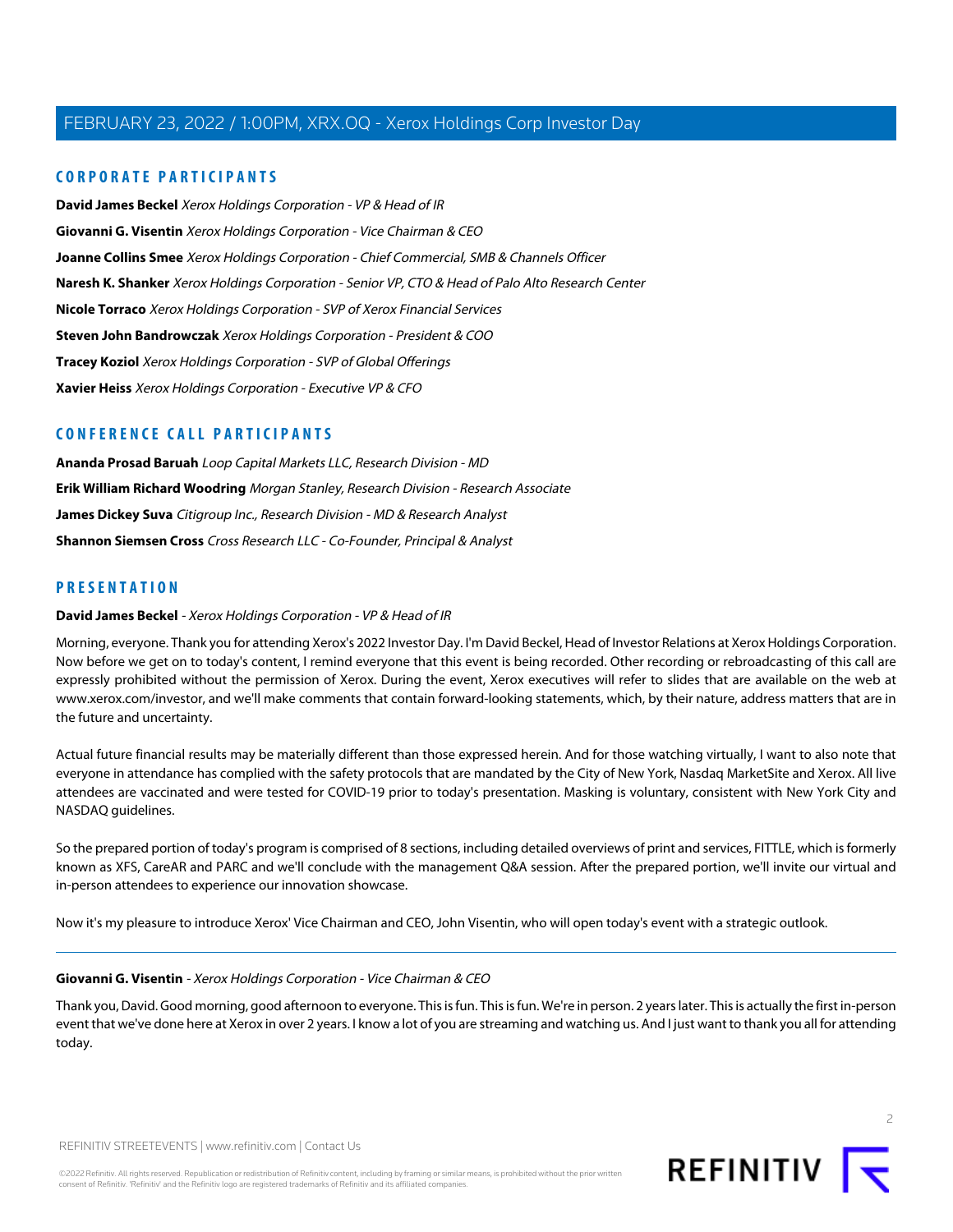What are you going to hear today? There's a saying that says, what is now proven was only imagined. And 3.5 years ago, when we had the same meeting, we talked about ideas, innovations that we were focused on for the future. And what we want to do is bring these ideas, this imagination to not only proven but to commercialization. And what we're looking for in the commercialization is how does this monetize and this -- how does this help our shareholders. We wanted to disrupt the as is with our new offerings. And hopefully, you will see that today, not only in our innovation like PARC, but also in our print and services, which you will see that we will be growing over the next 3 years.

The last 2 years, 2.5 years have been hard on all of us, both economically, personally, it's been some of the 2.5 years that society went through that none of us could have imagined. And I got to tell you, I'm really proud of this team, my team at Xerox. When this hit us like a train, we saw all our metrics go down. We have a reliance on offices, as all of you know. So we saw revenue going down at an incredible rate at the beginning. And what we did is we regrouped ourselves and we focused on what we could control. And that was, first and foremost, the safety of our employees.

We had over 50% of our employees out there servicing clients that were and have to remain open during the COVID crisis. And we scrambled to assure ourselves that the utmost safety of these employees was there. We also had to focus on the well-being of our employees, and we made sure that they were all employed because that was one less stress that was taken away from them. And if you think about it, as we turned -- we looked at the 2 years, we delivered positive free cash flow in every quarter. And we were very proud of that, and that's because of our maniacal focus. And we never lost of our ESG standards. But more importantly or as importantly, in those 2.5 years, we continue to invest in our future. And that's what you'll be looking -- that's what you'll be seeing going forward.

How did we get through that? How do we go about it? You hear us talk about the strategic priorities every quarter. And these are the 4 pillars, the 4 strategies that this whole company is based on. We achieved in optimizing operations. We achieved gross cost savings of \$1.8 billion over the years. We're going to do another \$300 million this year. Steve is going to take you through that soon. But what's interesting is as we optimized our business and we got cost savings out of it, we're now taking some of those same offerings that we did for ourselves, and we're offering it to the SMB marketplace.

Our maniacal focus on free cash flow. We're going to continue to grow free cash flow over the next 3 years. You will see that. Print and IT services, there's been a lot of development. There's been a lot of investments in it, and we're going to grow that over 3 years. We stood up to 3 businesses. We stood up FITTLE, CareAR, PARC, and you'll see how we're going to bring these businesses not only standing up to on their own, but also to a monetization.

ESG is ingrained in our culture. One thing I'm very proud of is that we are focused on mirroring the markets we serve. Diversity is in every one of our discussions. And that's what gives us the extra strength, that's what gives us the force to go ahead and move ahead and say, as we focus on sustainability, it's not just for the environment for society, it makes us a better company. And we're proud of it. we're proud we were announced as one of the 100 most sustainable corporations by the Corporate Knights.

It's the inaugural Terra Carta seal that we got, and we got other awards. And we're also proud of having a roadmap to net 0 by 2040. We brought that in by 10 years last year. These are things we're going to continue to focus on. REC is also compensated on our ESG metrics to ensure that we have continuous improvement in this area.

So what are you going to see in the next few hours. Tracey is going to take you through print and services. And what I always find interesting is we call that traditional, we call that core. We call that our business. But what Tracey is going to show you is the investments we made in digital services that complements the workflows of how clients are printing in this environment and how clients are focused on security, workflow and information across. And she'll take you through all the investments we made and why we believe in this market, where we've been gaining market share in the areas we served over the last years while we're going to continue to gain market share and grow this business.

Joanne is going to through our IT services. Our IT services are growing quite nicely. And we're adding offerings to it. We're adding security, we're adding robotics, focused on the SMB marketplace. And she'll take you through a little bit on what's going on in IT services. We're in 3 countries now and how we're getting good growth from it and take you through it.



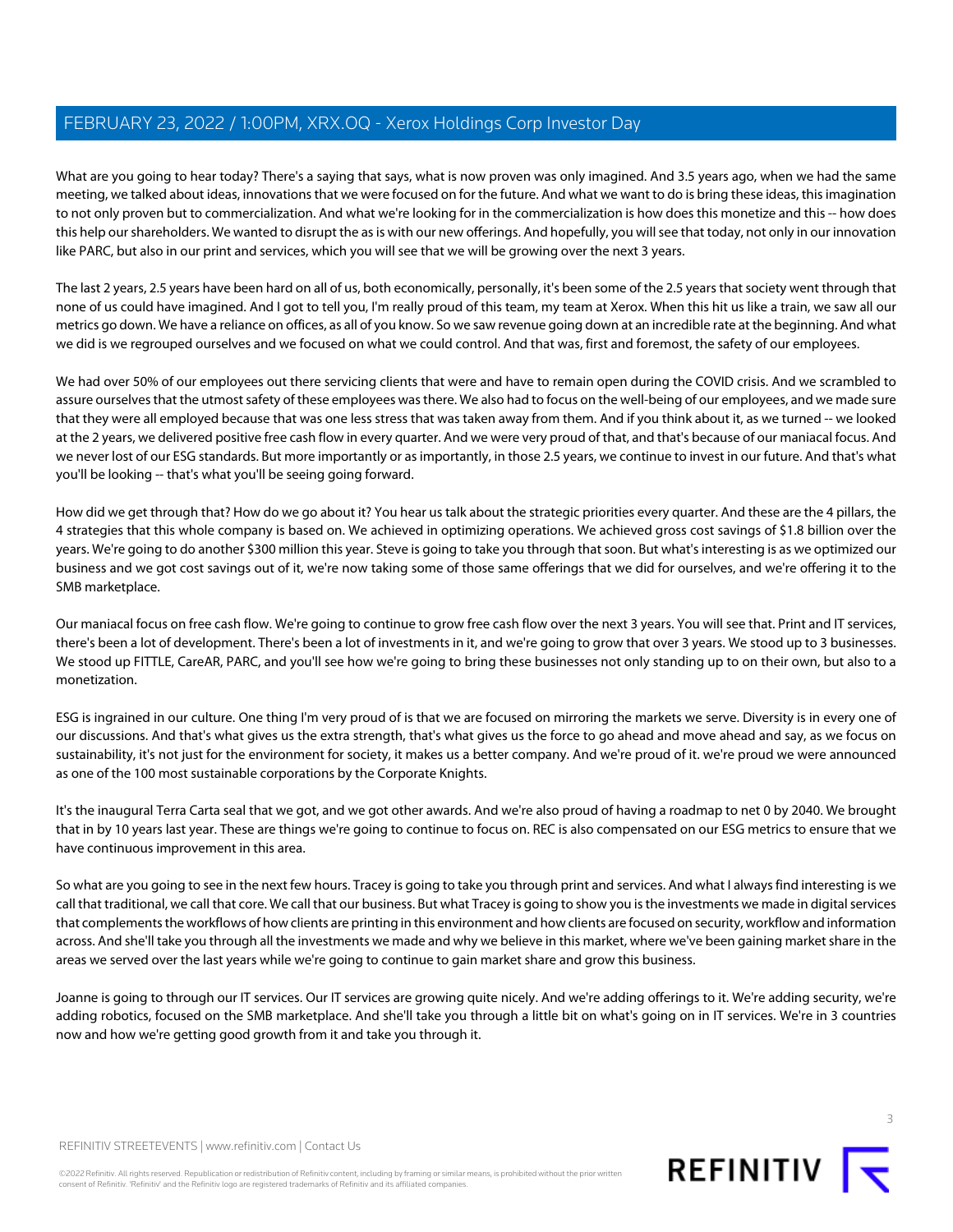FITTLE is our new XFS. So XFS today was announced as FITTLE. It's got its own management team. Nicole is going to take you through our leasing business, how we're not just focused on Xerox gear, but we're now a global payment solution focused on other OEM gear and other OEM services. And she'll take you through some of the progress that we've gone through it. And where are we in terms of originations, where are we in terms of pipeline, where are we in terms of partnerships that we have out there. And Nicole, who is our President, is going to take you through that.

Steve is going to come back and talk about CareAR. We're doing one thing with CareAR. We are disrupting the traditional service experience. And we've come a long way in the last year with CareAR, both in terms of partnerships, in terms of system integrators that want to work with us, clients, pilots, we have an evaluation of \$700 million on CareAR, our partnership with ServiceNow. And I'm looking to Steve to take you through all of that.

And then Naresh will take you through our innovation, our IoT, what's going on in IoT. We already stood up our first business, Eloque, which is 5 bridge and the bridges. And what we are doing there with Victoria government and where are we focused on which other countries and where we're heading with that. These are disruptive technologies that don't exist. And that's what you're going to see as we go through it. 3D print, cleantech, all of them are at a different stage in terms of -- from incubation to commercialization. And we're very proud of where they are. All of these take investments. We've increased investments in these areas by 50%. And again, Naresh will take you through all this.

If we look at our 3-year outlook, we're looking to do low to mid-single-digit growth every year. I think it's the first time we've announced top line growth in this company for 3 years in a row. And Xavier will put it together for you in terms of numbers to say how do we get there? And what are we utilizing to get there? Our expectation is now back-to-the-office at 100% like 2019 level. We're using very modest expectations of return to the office. And Xavier will take you through the metrics of what happens for every percent of offices being open? And what does that look like? How does that translate to both EBITDA? And how does that translate both into revenue?

So going forward, our cash flow is going to be growing from the \$400 million plus that we said this year to \$450 million to \$500 million, while still having major investments going on for our future. And again, Xavier will be taking you through all this.

So the question becomes why invest in Xerox. During the toughest times, we delivered positive free cash flow. We delivered over 50% of our free cash flow every single year and more for shareholder return. Our dividend remains strong. We have -- we are focused on future with innovative products that as we look to monetize these products should be very accretive to all of us as shareholders. And there's a lot more. And hopefully, you'll see in the next couple of hours, what exactly it is and why you should invest in Xerox. Now I'm going to pass it over to Steve, and he'll take you through Project Own It. Thank you.

<span id="page-3-0"></span>(presentation)

### **Steven John Bandrowczak** - Xerox Holdings Corporation - President & COO

Good morning. Project Own It, we launched in 2018. And as we talked about at the last investor meeting, we talked about it being a culture, a culture of driving efficiency, a culture of driving operational excellence in everything that we do. Utilization of our assets around supply chain, utilization about field service, what we do and how we look at real estate, how we think about procurement. And more importantly, it was driving a culture into every single thing that we do that Own It would become part of the fabric of what we do here at Xerox.

And really, what it's really sustained us through some very difficult times, but more importantly, it's allowed us to continue to invest, as John talked about. And we're going to highlight that over the next 1.5 hours around where we continue to invest and the things that we were passionate about standing behind and you're going to see the fruits of that as we go forward. We generated about \$1.8 billion. Nobody have questioned whether Own It is successful or not. But really, we're now entering that next phase.

What else can we do? Well, one of the things that we've been doing, we're looking at technology. We've implemented cloud-based solutions around unified communications, cloud-based solutions around what we do with our sales force and how we manage our sales force. Cloud-based solutions around how we manage our field service and our supply team. We also implemented robotics. And so we now have over 5 million transactions per quarter in robotics. And think about it, those are all transactions that just 3 years ago, we did manually. All those things, we have the ability to now add artificial intelligence into our work stream. You're going to hear the rest talk about IoT. You're going to hear me talk about the connected

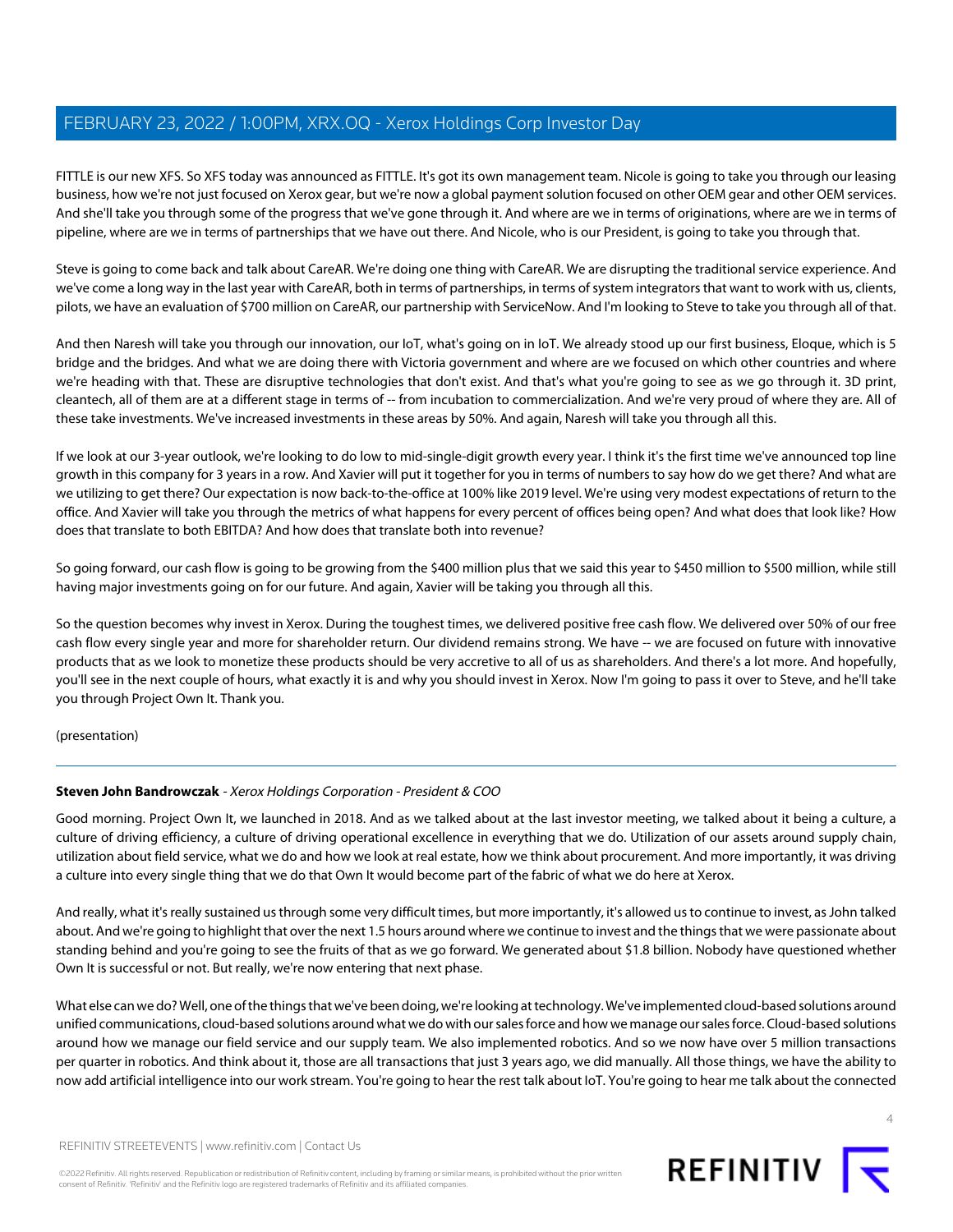universe that we're in today. How do you deal with all that data? How do you create insight and how do you action that insight. These are all investments that we are making and we have made.

We're going to do another \$300 million of Own It savings in 2022. Part of that will go back to reinvest, continue the investment engine. Part of it will go back to shareholder return. Part of it will go back to investing in the things that we need to do as a corporation. And so nobody will say whether Own It was a success or not, we got \$300 million. But what are we trying to do? Where are we going with it? Well, the idea is that we continue to take and drive operational efficiencies, drive operational savings, drive customer experience, and now we start to move at the speed of software. And so if you think about now with data and motion and you think about IoT data, you think about all the data that we have relative to our supply chain, relative to what we're seeing in our connected devices. We're now adding artificial intelligence on top of that. We're now looking at data in motion to now start to make intelligent decisions where we used to do a lot of that manually.

We've got insight to our business like we've never had before in the finance area, in the supply chain area, and what we do in field service. And so we're taking all the things that we've built over the last 3 years, and we're now accelerating it. And we've got a lot more opportunity to go. But more importantly, we're reinvesting it back into things like artificial intelligence. You're seeing in your personal life, and you hear me talk about this when we talk about CareAR, you're now seeing the reality of augmented reality and virtual reality as well as the adoption and the acceptance of artificial intelligence. How are we using that? We're reinvesting that back into our supply chain. We're also reinvesting into security. You're going to hear Tracey talk about the security of our products. You're going to hear what we do relative to security on our infrastructure. So we continue to invest in things that allows us to drive innovation that allows us to drive more productivity and more efficiency.

But we also did one other thing. As we started to build these things internally and these capabilities, we now are taking and commercializing it. I talked about the \$5 million transaction we do each and every quarter. But those robotics, we now have said we've got something that we can bring to the SMB customer. SMB customers don't have the enterprise infrastructure and IT services that we have here in enterprise. So we've taken what we've done in robotics, and we've now started to commercial that. And you're going to hear that from Joanne, when she talks about IT services.

You're going to hear us talk about what we do with IoT data and AI. A lot of the great work that we've done in Palo Alto, a lot of the great work that we're using internally in terms of IoT and connected devices and the connected enterprise. We're now bringing that to market in other ways. And you're going to hear Naresh talk about that. When we talk about Eloque and when we talk about Novity as well as in the other areas like FITTLE.

We'll also talk about what we do in terms of security. Think about the SMB space. Over the last 24 months, they are challenged with the same security issues that we all are from an enterprise standpoint. Whether it be around ransomware, whether it be around viruses, whether it be around how do you create an infrastructure that allows you to move forward and become modern and have mobile applications, have web applications, how enterprise-ready applications in the SMB space, they don't have the CIOs and the infrastructure to do that. So we're taking what we do internally within Xerox, we're now packaging it, and we're now moving it into our IT services in the SMB space.

So what Own It has allowed us to do, is allowed us to drive operational efficiencies, reinvest back. And you're going to hear that theme over and over and over again, how we're investing for the future, how we're launching new businesses, how we're now going to start to monetize all the hard work that we've done before. That's what Own It is all about and is sustainable going forward. So let me introduce my 2 favorite colleagues, Tracey and Joanne. They're going to take you through print services, and they'll take you through IT services.

<span id="page-4-0"></span>(presentation)

### **Tracey Koziol** - Xerox Holdings Corporation - SVP of Global Offerings

Good morning, everyone. As John said, truly pleased to see you here today. So thank you very much for coming. Thank you for everybody online too. So I'm going to talk to you about print services. We're very excited to say that we are #1. We're very proud of that. We are #1 in market share in both office, production and Managed Print Services. And we actually managed to grow during the pandemic, our market share.

In terms of stable cash flows, we see that the market will be flat to slightly up. And we see growth opportunities still for us to grow our share in both print and MPS as well as penetrate IT services and digital services more. And as the pandemic hopefully ebbs into an endemic and supply



©2022 Refinitiv. All rights reserved. Republication or redistribution of Refinitiv content, including by framing or similar means, is prohibited without the prior written consent of Refinitiv. 'Refinitiv' and the Refinitiv logo are registered trademarks of Refinitiv and its affiliated companies.

5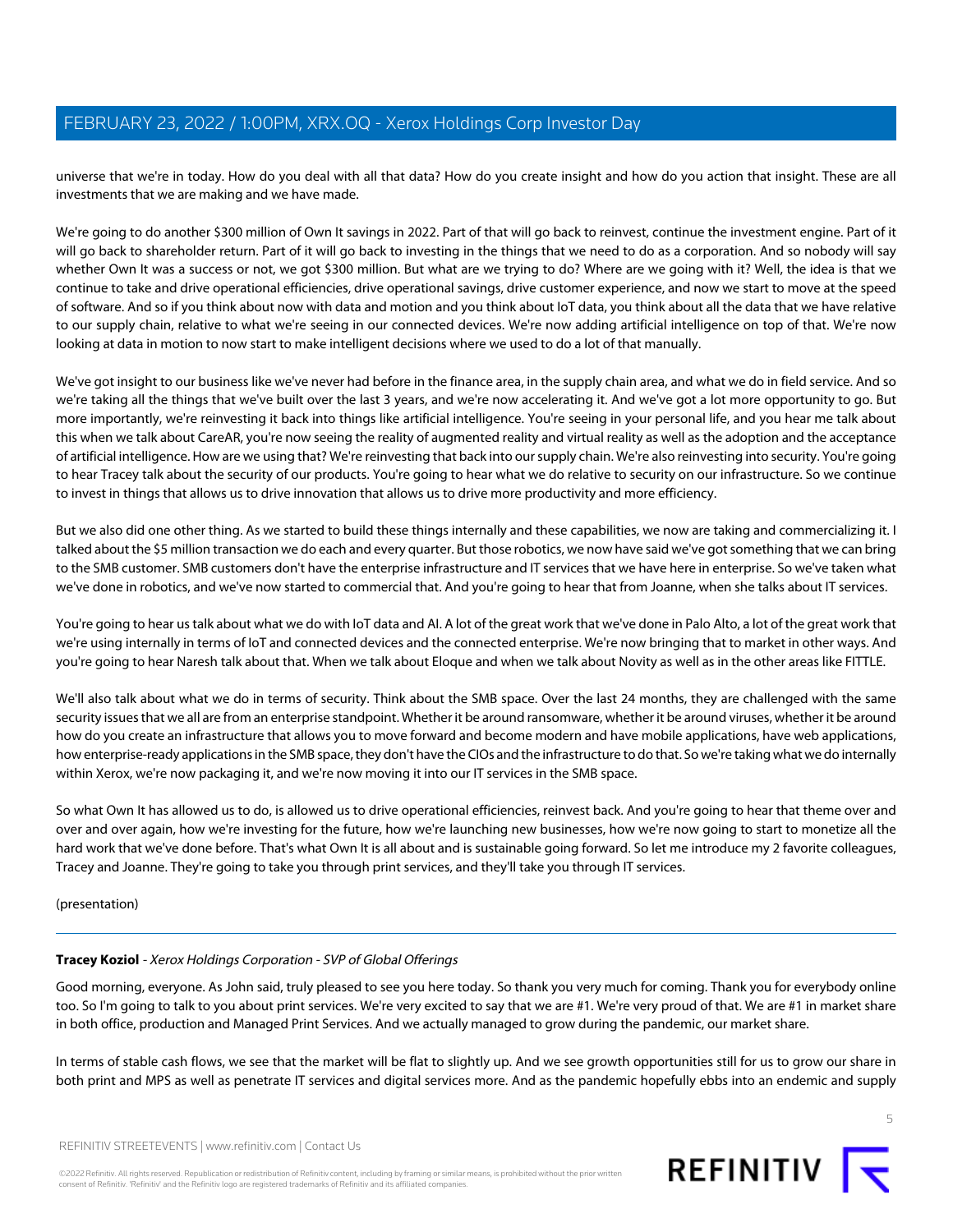chain normalizes, we see our margins will improve. And then even though it's obviously been a very difficult time, as John said, we've been investing. We've been investing in areas of growth, both in print and the Managed Print service, but also a strong focus on IT services, SMB and digital.

So our customers are on a digital journey, and they're looking for a high-performing, collaborative and resilient work environment. And the great thing about us is we're able to serve both small customers all the way up to very large enterprise. And we do this obviously through our direct workforce as well as accreditate channel partners, which we have thousands of. We have portfolio breadth that really no one else has. And we're able to right fit that technology, whether it's on the actual equipment side, all the way through to services and workflow.

A very important thing, of course, today is that we need to be able to -- or customers need to be able to print at the point of need. And that could be obviously they're in the office, they're mobile or they could be remote. And to be honest, I think there's more and more actually of all 3 mixing together. The other thing, of course, that we need to do is once you give them access is what else can we do and help them with. And that's where the digitization, collaboration and automation really comes in. We obviously build our services, our equipment and our solutions as software with some key elements in mind.

Security, you heard John and Steve talk about. This is really an issue, obviously, for everyone, whether you're a small business or a large business. We take that really seriously. We are a leader in security. We've been pointed out to be that. And of course, as we help customers on the digital journey, the more we put into digitization, actually, there's more risk, right, around cyber threat. And that's where we are now invoking 0 trust, where we literally don't trust anyone coming on to the network, onto the device, the content. And these are things that are very important and our customers are requiring.

Analytics are becoming more important. Of course, being able to put data and intelligence in our customers' hands is really important for them to be able to be more productive, obviously, save cost, but really generate more insights to help them create new offerings. All of this, of course, we can do on-premise, but we're moving more and more to the cloud. And that allows us to have agile as well as resilient. And of course, this is where you enable that continuum of whether you're at the office or whether you're at home or you're on the move, you have access to all of your business processes.

And then lastly, but very importantly, and really with a lot of passion. Sustainability is at our core. When my engineers, when we design, we have that right in the forefront. So we're obviously working on things that are 3, 4, 5 years out, trying to make sure that we are going to, obviously, drive to carbon neutral by 2040. And we obviously are looking to new capabilities. So like with CareAR, the French would say, we're drinking our own champagne, the British would say, we're eating our own dog food. But we are using CareAR in a big way to help us in terms of driving sustainability. Because for every truck we don't roll, we're helping in terms of keeping the carbon footprint lower. So it's a big focus for us. So let's move forward.

Print Technologies. We are #1. We are the leader. We're very proud of that. And there's a reason, it's because we can case it for all the way from a small desktop up to a press that is as big as this room. And with that capability, we have also been focusing though on key areas of growth. So if we look at the left side of the page on production, production, obviously, we need to have great presses, but there are areas that are really growing, and that's where we're focusing a lot of our investment.

So on embellishment, during the pandemic, embellishment grew by 15%. So we're talking about gold, silver, clear, even fluorescence, these are things that really help us drive more revenue and profit and they really help our customer. But the big thing, you can offer the technology, but if they don't know how to use it, we're really not going to get the whole continuum. So we actually help. We help them learn to design, to cost, to market and to sell these applications, which is something that no one else does. So with Xerox, we don't just turn up with the technology. We help you to make the most of it.

The other area of investment is cut sheet in jet. There are analog, you've heard of this for a long time. Analog printers are truly starting to move to digital. In '21, about 7% of the revenue was on digital. It's going to be almost 30% by 2025. And that's why we've been investing in our Baltoro press. So we've been adding more productivity. So you turn jobs quicker. We've been improving our applications. So now we could do coated media, which is really sort of the unlocking of being able to take those pages off of analog. So we see great future for cut sheet inkjet. Of course, the secret source always is in the software in terms of free flow products, help from pre-press all the way through to analytics. And this is about how to obviously get the jobs out quicker, more efficient.

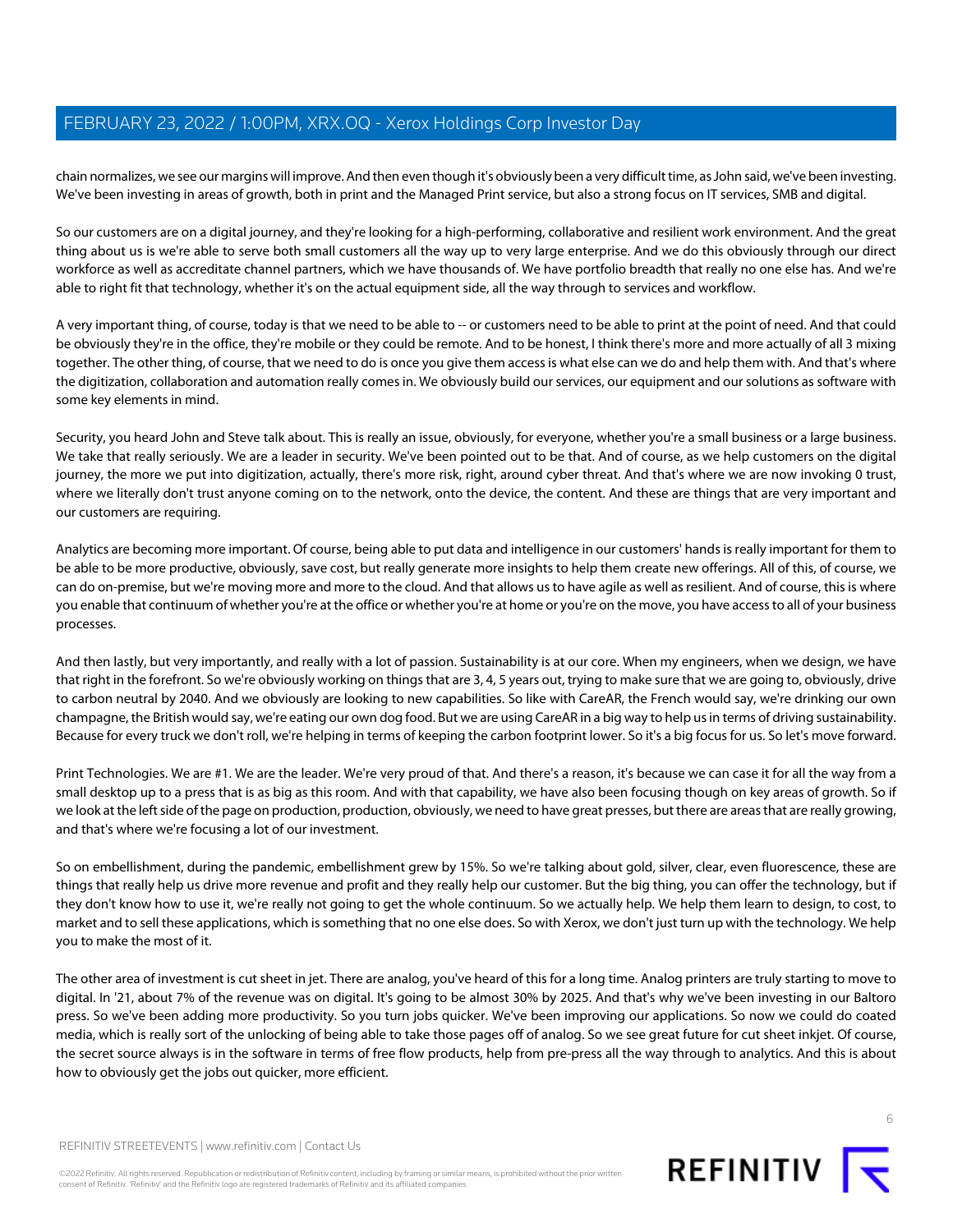If we move over to the workplace. And again, here we have offerings that can help a small business all the way up to a large enterprise. I'll just point out a couple of things. We're introducing a new kiosk. A small kiosk that you're able to work with a mobile phone, your QR code in, you're able to pay with Google Pay or Apple Pay, even the old-fashioned credit card. And these are going to fit very nicely into coffee shops and hotels and libraries.

So on the hardware side, we have great equipment. Well, the secret source again, is in the software. So of course, a printer or an MFP, multifunction printer, you're able to print, scan, copy and fax. But now with ConnectKey and all of our applications, you could do 100 things, with our technology. You could be -- you're able to translate into over 40 -- sorry, 40 languages. You're able to take text documents, turn them into audio to be able to listen to it on the go. Summarize, redact, I mean it goes on and on. So these are all capabilities that we bring to all of our customers, small or large.

And I think the big breakthrough for us in the recent months is the introduction of Workflow Central, which gives customers the ability to act and take care of these -- take access to some of these applications. But through their mobile phone, through a tablet through a PC, yet and even through an MFP. So this truly means that wherever they are, they can do their work, they can be more productive and have access to these applications.

So -- I'm just going to take a drink. Sorry, Market share, we are the #1. You can see that we've been gaining. And that's not -- that really isn't an accident. In the high, you'll see that we're clear leaders, and that's because we have a better together story. So inkjet and toner, together, along with our applications and our software and solutions, and our excellence at third-party integration on the finishing really has us holding firm there.

In the mid-range, you can see we've been gaining. And again, the reason for this, we've been really concentrating on platforms. It's very important in the environment for our customers, they have a consistency across the portfolio. So that when somebody learns to do a job on one printer and they go to another place, whether it's at home or a hybrid environment, they're able to do that same process. And so we've been working on the platforming of our portfolio in midrange. We've also been working on simplification. We already were the leader in terms of making sure that we don't have many part numbers and SKUs but we really did a strong job in terms of taking the complication out, which is what our customers also want.

And then, of course, we've been updating ConnectKey. So we've been updating our security again, we just released this week a new A3 product that has additional McAfee security for the box. When you come into the low range, it may see underwhelming, but we choose to play where there's reasonable profit. So we play in B2B. We do not pay in B2C. And of course, the leader there is heavy into C. So we did gain 2 points, and we did it in a very responsible way. So we actually have high hopes with the -- we've introduced 10 new products with Workflow Central. We believe we've got a strong future there as well.

This, I think, is an interesting page. So Google Mobility, everybody is watching us all the time. But Google Mobility really looks at how people are moving and they obviously went -- through the pandemic, they've been watching many things, such as public transport and what's happening with the recreational places and return to the workplace. So here, you can see we've got EMEA and Americas. And you'll see the strong correlation between people coming back into the office, vaccination, obviously, plays a part in this too, and the strong correlation that people coming back into the office are printing.

Now as John said, we don't expect pages to come back to 2019. But this is a strong indication as things move from the pandemic to the endemic that we will see an increase. So Managed Print Services. We invented Managed Print Services, and it was a simple thing way back when, where it was a device, toner and a click. And we've been evolving this as our customers need it. So here, you can see, again comprehensive security, it was very important that we take -- do very well in terms of securing the network, the product, the content and then making sure that users are authorized.

Analytics has become more and more important. Again, we're putting these tools and capabilities at the fingertips of our customer. Cloud infrastructure, of course, is a must in these days. And we, again, have been recognized for our cloud print infrastructure. So we have all the tools that have basically allowed us to take from simple MPS, and we've been growing. And we have a word for it here or an expression called land and expand. And that's what we've been doing with our customers. We've been adding capabilities, adding services over the years.

Now here, you can see the customers are voting with their dollars. We are at over 90% retention rate, which is pretty darn good. And you will see that also the discerning analysts have also have us as a leader. So we feel very confident that we can offer the best services here. Now on the journey,



©2022 Refinitiv. All rights reserved. Republication or redistribution of Refinitiv content, including by framing or similar means, is prohibited without the prior written consent of Refinitiv. 'Refinitiv' and the Refinitiv logo are registered trademarks of Refinitiv and its affiliated companies.



7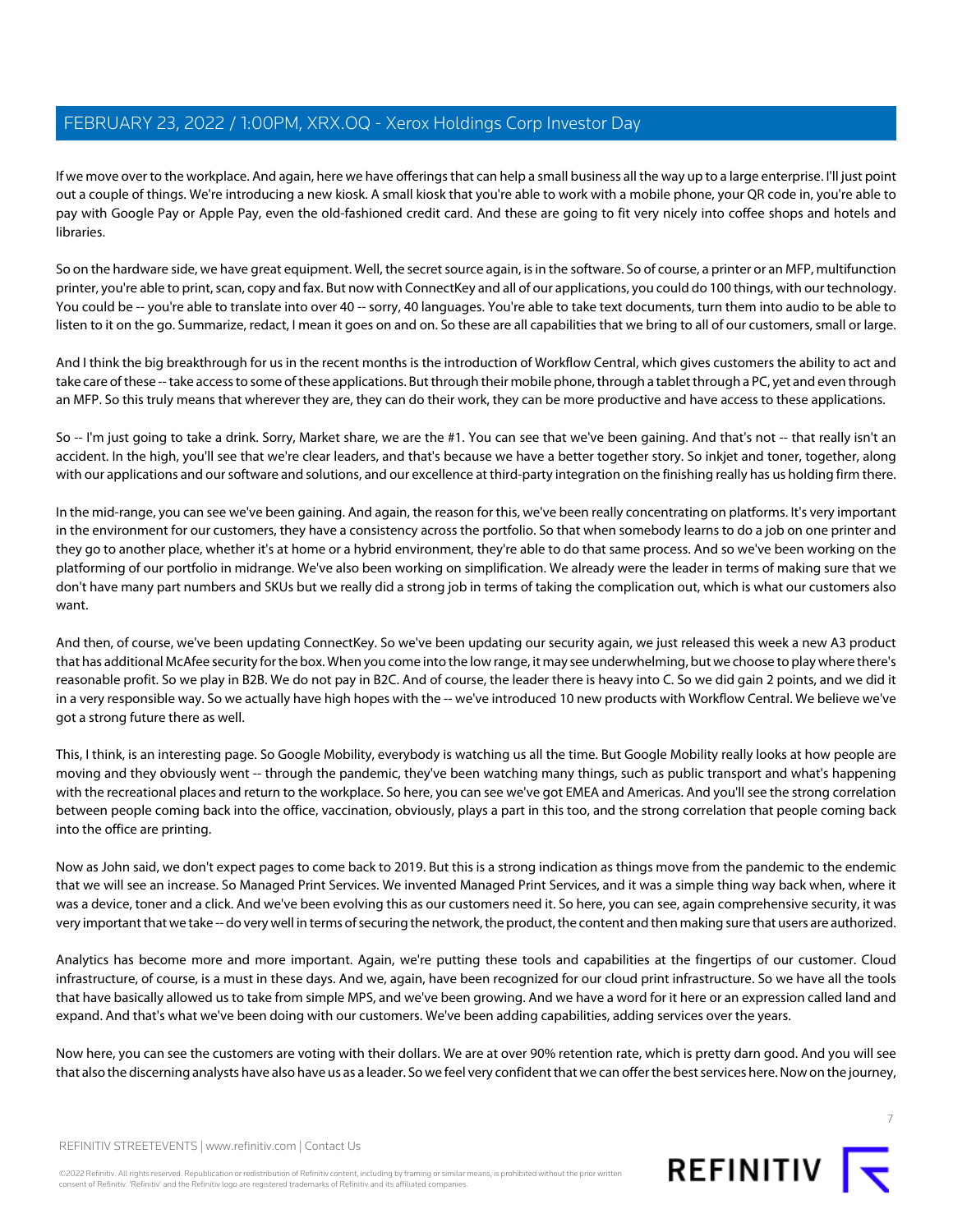the digital journey, the customers are looking, where are their trusted adviser to help them now manage not just the print environment but also to help them along their journey around content, documentation and marketing services.

So we've been, again, growing over the last couple of years in these areas. So capture and content services, there's so much data. There's so much content out there that we help them take the structured and the unstructured, bring it together, extract it, categorize it and get it ready for the next process. There's so many examples here. I mean we're doing accounts payable, accounts receivable. We're doing onboarding of people into bank accounts. And I think the interesting one is the digital mailroom. When we all went out 2 years ago, we still need to get access to our mail, both physical and digital. And so this is somewhere we really stepped up for our customers. And what we found, actually, we could also help them in terms of cash flow. So in some cases, we are now taking accounts receivable information and paying directly into the bank, so saving them more time.

On the right-hand side is about integrated customer communications. So here, we have great prowess with our XMPie software. When you communicate to an individual, there is far more chance that they're going to actually open that content, digest it and do something with it. So this is something that, again, we've been expanding over the course of the last 2 years. We're able to help our customers. We actually are able to take files, print them and distribute them, whether it's across, obviously, print, e-mail or even over SMS.

I think what's great here is look at these customers, look at these brands that we're willing to be in our Investor Relations Day. These are very important brands for us. There's global brands here, really full gamut. So we're making great strides. In summary, print is still exciting, okay, there's a lot of market there, and we're going to keep grabbing. And it's due to the breadth of the portfolio and our capabilities around apps, solutions and digitization. We think we can also take share in digital services, great opportunity, we're the trusted adviser. They're looking to us.

And then IT services. IT services has got a great performance to date, and I'm going to hand it over to my colleague, Joanne Collins Smee, who will talk to you more about that. Thank you so much.

<span id="page-7-0"></span>(presentation)

### **Joanne Collins Smee** - Xerox Holdings Corporation - Chief Commercial, SMB & Channels Officer

I love that video. I wanted to do it for a longer time, and I was told we only had a minute. But we have several clients that we are using our robotic process automation solution as part of our IT services offering. So as Tracey said, we love print, but we now also love many other things. One of them is IT services. When we think of the TAM, the addressable market for IT services, it's almost \$700 billion, and it's growing at a 6% CAGR.

I service the small medium business clients in Xerox. Those are my clients. I love them to death. And they have been asking for IT services. We started it in part of our business, and now we've expanded it dramatically. And as John said, we are investing in this part of the business. If you're a small and medium business today, you need technology it's ubiquitous. To be successful, you need technology, but it's hard. It's complex. And it's also fraught with risk.

If you think about the bad guys, hitting an SMB is a lot easier than hitting one of the Fortune 100 or Fortune 50 firms. And it's difficult to get people to support your technology infrastructure. So that's where we come in. That's where Xerox is coming in. And we believe that this is a space that we are made for. And why is this the space that Xerox is made for and we're going to win because we have such a deep, deep set of SMB clients that are so loyal to us today.

We have about 200,000 SMB clients, and we have about 2,000 specialist salespeople that are throughout the U.S., Canada and Europe that are focused on small medium business. They're in their communities. They sell to them today. It's a great part of our business. And our small and medium business clients love our Xerox product and our services. So we're expanding what we're going after.

As I said, we started with small packets of this service around the U.S. and now we're expanding in a big way, and it's really resonating with our clients. One of the other things is if you're a small and medium business, you may have one firm that does network, another firm that is selling you

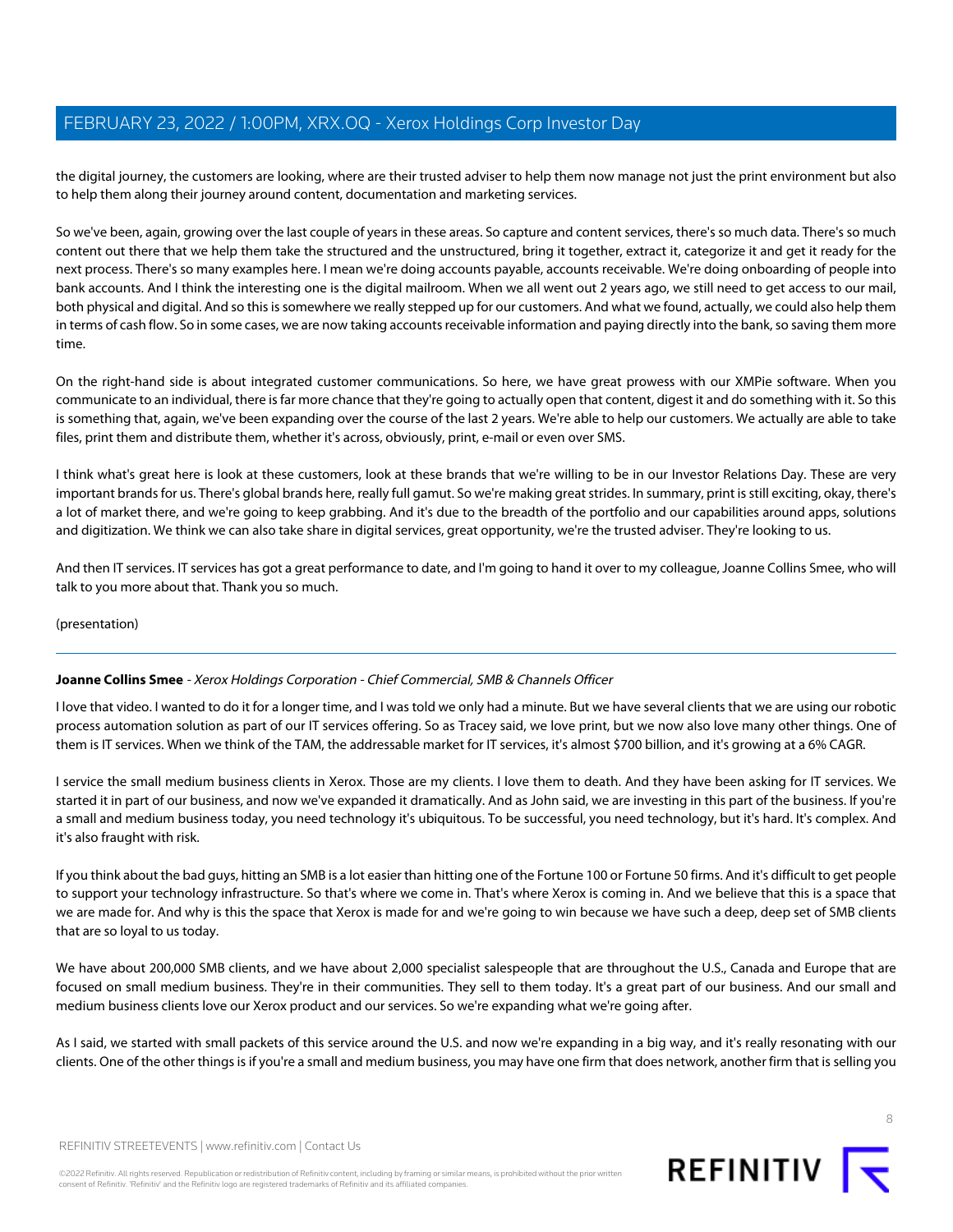laptops. And oh, by the way, your nephew went to a couple of classes in security, and he's an expert, so he's maybe giving you a little consult, right? It's difficult if you're an SMB.

So when we look at what we can bring in, it's leveraging what we have, our great brand, our great people and investing in our capabilities. And the clients have told us they're interested in one vendor to actually pull this together for them. So Xerox is offering end-to-end IT services for our SMB clients. We're going to procure the laptops. We're doing this today. We're going to install, and we're going to manage. So we're doing this for endpoints through servers through the network environment. And this year, we've started RPA, which really resonates with our clients. If you're a small business, you couldn't imagine getting a team of developers to come in, analyze your business and figure out where you can put automation in. We are providing that as part of our IT services offering.

We're also moving to web development and e-commerce support. So it's a great end-to-end offering for our clients, and it's resonating today. We've grown significantly, and we're looking at what we can do going forward. So I'm going to wrap up for Tracey and myself for print and services. So we are looking at print and services, which includes print, Tracey had great description of all our offerings here as well as our managed service, digital service and IT services.

So we are looking at a low single-digit revenue growth. As I mentioned, IT services and digital services are really resonating with our clients. We are seeing great take-up in this area, and we're investing in capabilities and additional support in both those areas. And we're going to see about a 100 basis point improvement in margin, and that is, as we're seeing an end to the pandemic and a resolution of the supply chain problems that we have today. So we love print. We also love services, including IT services.

<span id="page-8-0"></span>Thank you for your time, and I'd like to pass over to Nicole Torraco.

### **Nicole Torraco** - Xerox Holdings Corporation - SVP of Xerox Financial Services

Good morning. Hopefully, you all saw our press release this morning announcing the new name for Xerox's financial services business, FITTLE. As many of you know, we've been in the captive financing business for decades, and this has created a firm foundation from which to stand up this business, a decision we announced roughly a year ago. Today, I'm here to share our strategic vision on how we'll become a global financing solutions provider of choice for both vendors and dealers.

FITTLE will have 3 offerings. The first, XFS or Xerox Financial Service will continue to serve the Xerox portfolio and will be the exclusive financing provider for Xerox. This is a roughly \$2.2 billion book today. Also, we have a vendor program and multichannel dealers. This is a little over \$1 billion today and historically has been to service and sell Xerox equipment through the channels. However, since announcing the standup of this business roughly a year ago, we have doubled the amount of nonXerox business we are selling through this channel.

Finally, there's a vast opportunity to bring adjacent offerings to our core customer base. And we are also addressing these adjacencies. As we grow, we will continue to be a B2B provider that will contemplate new offerings only where we have a competitive advantage and understanding of our customer needs.

So how will FITTLE win in the market? Today, we are roughly \$600 million global business with a presence in nearly 30 countries. This makes us one of a few truly global equipment leasing providers. We have a deep level of expertise in a number of industries and a broad range of assets adjacent to our core business, from IT services to software, 3D print, audiovisual as well as security equipment. Automation, machine learning, artificial intelligence, proprietary models have given us best-in-class credit adjudication and credit approval rates of over 90%, while loss rates are less than 0.5%. We've launched a number of new offerings, as I spoke about, IT, 3D print, audiovisual and other office technologies. And as we launch each of these, we have robust internal processes to ensure that we are -- with every new offering, we are only playing in markets that are natural extensions where we understand our customer needs and the asset class. Finally, we maintain a competitive cost of capital through programmatic securitization.

I spoke to you earlier about the nonXerox business we're doing. And here are a number of new partners we've signed in the last several months. They range in industry from 3D to IT services, and include vendors where FITTLE is supporting a direct sales force to enable affordability as well as

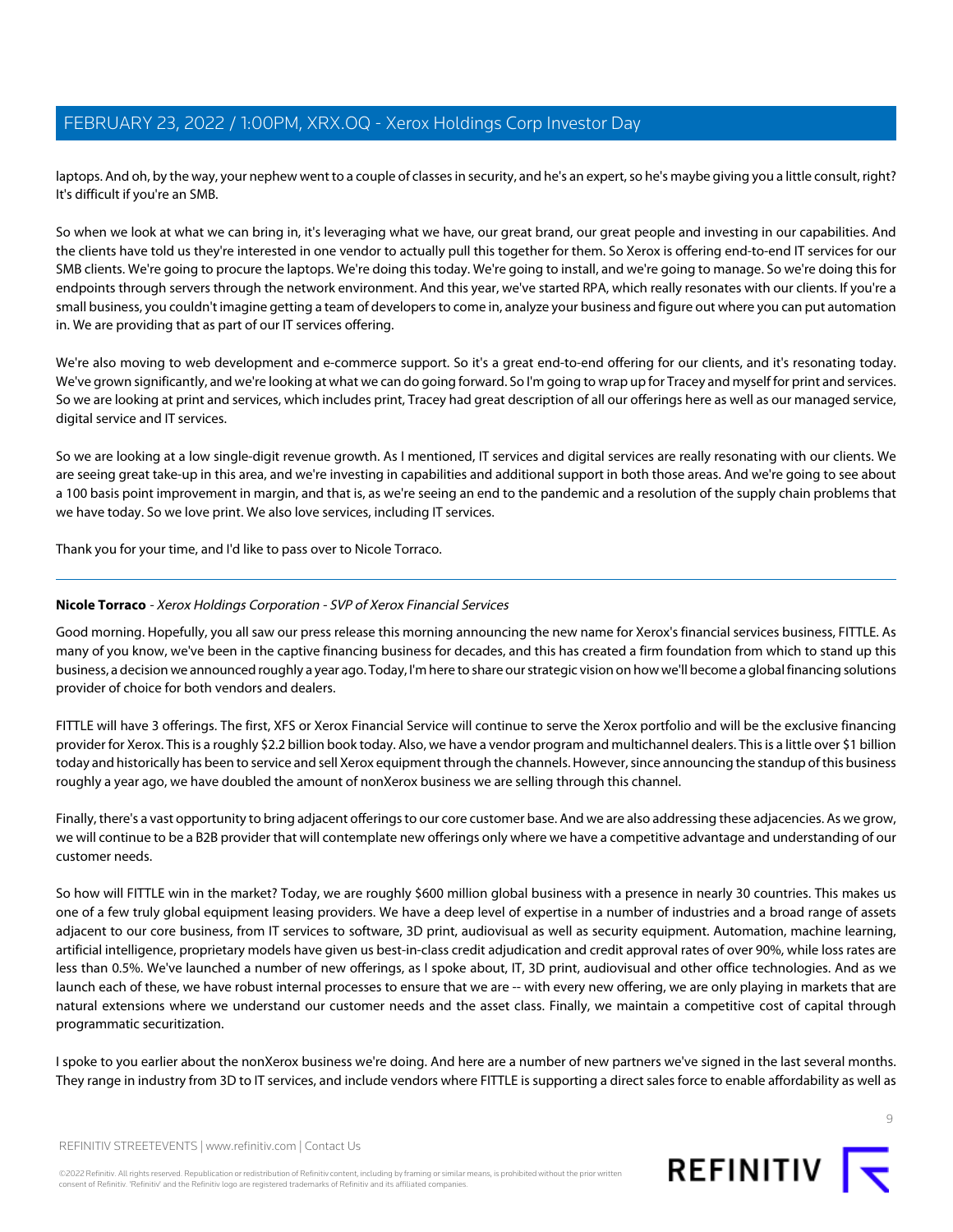dealers, where we are selling a range of equipment by providing financing. Some of these partners have used leasing for decades, and we have been able to offer them unique solutions given our understanding of product life cycle as well as technology dealer needs. In other instances, we are helping these partners, for the first time, to lead with leasing to enable sales. Each of these logos represents new originations, which translates into revenue growth for us.

We measure our performance on a number of key performance indicators, including return on assets, return on equity as well as the efficiency of our credit adjudication. We outperformed the industry on nearly all metrics. As seen by our return on asset, our profitability vis-a-vis our asset size is extremely robust. AI and machine learning, drive high approval rates with net loss rates that are less than 0.5%, highly competitive.

There is one area where we have a great amount of opportunity as we stand up this business. This business has been developed from an administrative function to a fully functioning BU and opportunities such as Own It and similar programs are going to enable further cost saves to drive our profitability. New processes, systems and org design are helping to increase our efficiencies as we grow this business.

Since standing up our financing business, we have grown originations by 14%. This has reversed several years of declines. This growth has occurred while maintaining high credit standards and playing solely in asset classes that we understand. We have also -- we will continue to grow our business through nonXerox vendors and dealer relationships. The trajectory you see here of growth is based on our current set of offerings and does not include the new offerings that we are planning to launch in the future.

As we grow, we will also maintain a mid-teens ROE as well as a low single-digit cost of funding. If you take one thing away, from this portion of the presentation, it's that FITTLE is an engine for growth with opportunities completely separate from the Xerox captive business. The dealer equipment leasing market is extremely fragmented with many small players competing for business and lacking an overall digital experience or white glove service. Vendors are looking for financing partners who understand their go-to-market motion and product life cycles. FITTLE is capitalizing on all of these to differentiate itself.

Now I'd like to introduce back to the stage, Steve, who's going to talk to you more about CareAR.

### **Steven John Bandrowczak** - Xerox Holdings Corporation - President & COO

Our consumer world and our enterprise are colliding. We're seeing a rate and pace of change like we've never seen before. Think about over the last 24 months, how much life has changed for us, whether it's around how we look at content, whether we think about the retail experience, we talk about the Amazon experience. You think about how you interact with loved one, you think about the experience that you expect now in retail and shopping, in getting your food.

And what we've seen is a tremendous change in expectations where the consumer world is now colliding with your enterprise. And you're seeing companies like Walmarts and Targets trying to replicate that same type of experience. Same-day delivery, same-day ordering. But the one area that we haven't seen significant change is in the service space. Think about your own personal lives over the last 24 months, if you had to call about an appliance that broke in your house, or an HVAC that broke in your house. Or God forbid, the Internet was down and the cable modem was down. Think about that experience.

Cable is down in your house and you don't have Internet access. What do you do? You dial the 800 number, you call up and you got the technician or you get the customer service on the phone and they say, can we verify who you are first. Yes, it's Steve Bandrowczak, yes, would it be. Can you verify your e-mail address? Yes, it's stevebandrowczak@hotmail.com. Can you verify your phone number, yes, 919, blah, blah, blah. Can you give me your account number, sir? I don't have my account number, I don't have my bill in front of you. Okay, let's make it easy for you. Just give me the 15-digit serial number off of your cable modem. So you go in the closet and you go downstairs, you get the flashlight, you read the 15-minute thing and they say, welcome back, and thank you for being a loyal customer. What's your problem? The Internet is not working and my wife wants to divorce me.

Okay, sure. Did you reboot your laptop? Yes, I rebooted my laptop. Did you power everything off? Yes, I powered everything off. Well, I think you got a problem, sir. Yes, I think I got a problem. But we're going to get a technician right out to you, immediately. We have this window 3 days from

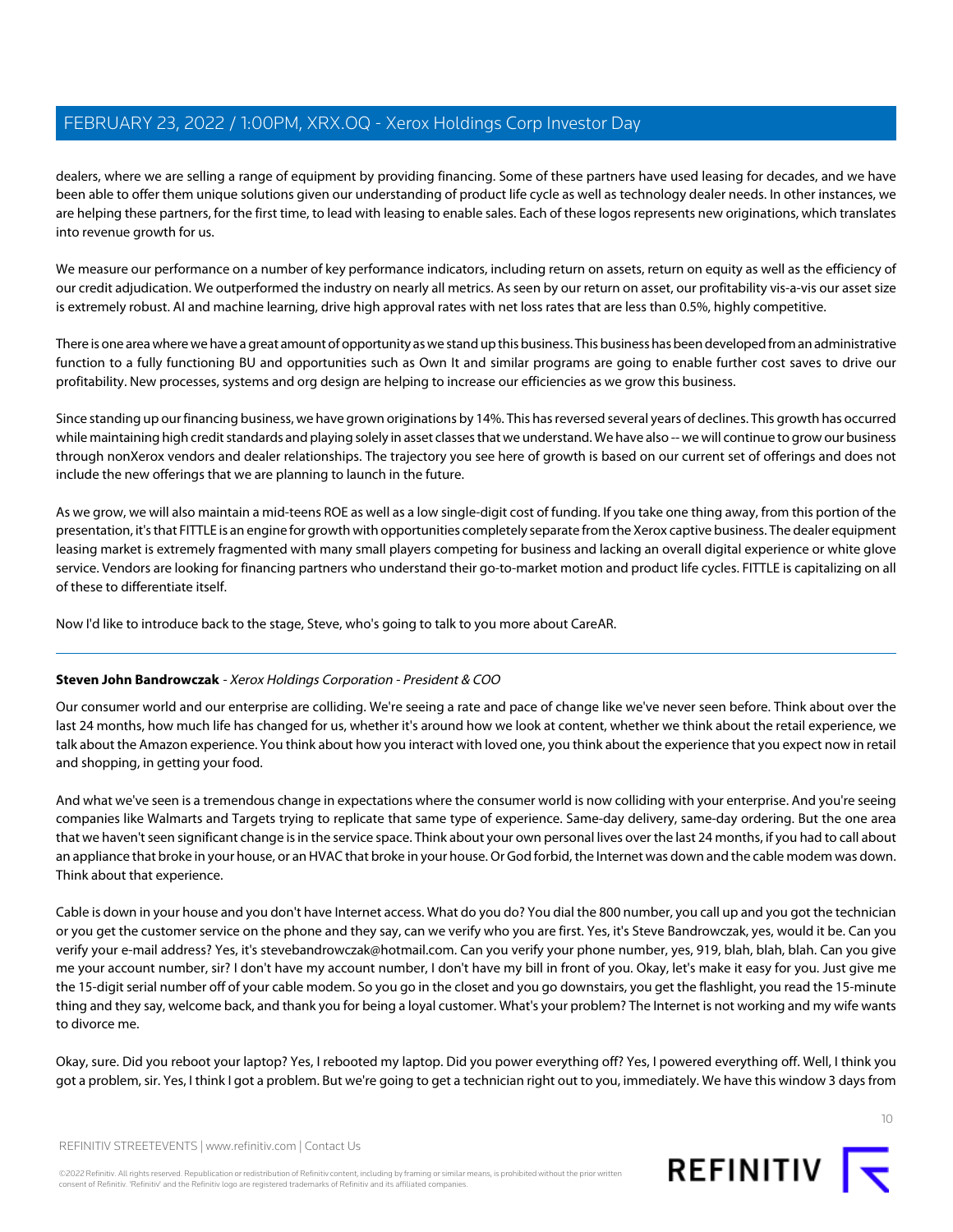now. You can go between 8 to noon or 1 to 6, which one do you want, sir? I'll take the 8 to 12. Can you narrow that a little bit for me? No, sir, that's all we have. We give you an 8 to 12. But we'll text you when the technician is coming, we'll let you know.

So you wait 3 days later and you get this text. You're our next call, we'll be there within an hour. Two hours later, you finally get the technician, he shows up. What's your problem, sir? I told you, my Internet is down, it doesn't work. Okay, sir. We'll go down and we'll take a look at it. Let me get the -- technician goes down, comes back up in an hour, sorry, this is a new type of technology. I am not experienced with that. How many of us have had that experience. It's the last place in which technology and capabilities have changed it. And what we're trying to do and what we're going to do is we're going to revolutionize the service experience.

We're going to change it. We're going to lead in the service experience management. And over the next 20 minutes, I'm going to take you through not things that we're going to do, things that we have today, things that we can provide to our customers today and the differentiation of the capabilities, and I'm going to walk you through that same experience once I take you through the product. But we're going to revolutionize the service experience with CareAR.

And so if you take a look at just what's happening in terms of trends in the industry. Think about the great resignation. All of us are challenged. And we are here at Xerox with our field service and turnover and the great resignation. And it creates a couple of problems. Number one, you're losing a tremendous amount of knowledge and intellectual property every time field service technician leaves. And they're going across the street to Starbucks, they're going across the street to Amazon. They're going across the street for Walmart, and they're changing, and we're losing all of that knowledge.

But even more importantly, there isn't a good stream of incoming resources that said, how do we pick up the knowledge in a product and your experience. And we're seeing an inflation and cost because of the people that we need to bring in. We're seeing the great next generation of technology, augmented reality, virtual reality and AI are going to be the drivers of GDP over the next 5 years. You see when you're at full employment, you can't add labor to it anymore. You've got to add technology. And so we're going to see augmented and virtual reality and AI drives significantly GDP and company growth over the next couple of years.

The Connected Enterprise, you think about IoT data and the connected world in which we're in today and the accelerators of that. Well, what do you do with that connected data? What do you do with IoT data? How do you change the service experience through that connected data, and I'm going to take you through that.

Industry 4.0, if you think about the supply chain and if nothing else has taught us over the last 24 months, our supply chains are challenged significantly. The way in which product flows away and which product is manufactured, we have to think differently. We've got to think differently about availability. We have to think about it differently in terms of uptime. You're going to see some great things from the rest a little bit later on, but we've got to think about Industry 4.0 and how to reinvent ourselves from a manufacturing capability.

And then what do we think about 5G? 5G is extremely important to this whole scenario. Why? Because it allows us to drive significant bandwidth. Now we can drive video content, we can drive more things into the field into remote places that we've never had before. And so 5G and the expansion of 5G is a tremendous technology and a way in which we're going to ride as we go forward.

And then from a CXL perspective, whether you're a Chief Delivery Officer, whether you're a Chief Financial Officer, one of the things you want to do is continue to drive self-serve. Think about it, in our own personal world and the consumer side, how many things we are doing ourselves. Whether it's around data entry, whether it's around ordering, whether it's around following, we are now a consumer world that is allowing ourselves to do more individually. We need to bring this to the enterprise-wide, more self-service. How do you do that? How do you give customers? How do you give products that heal themselves? How do you bring all of that using analytics and AI.

Improve operational efficiency. We've seen nothing else over the last 12 months. And candidly, over the last 2 quarters, the pressure on margins as it relates to inflation of labor, as it relates to the transportation cost as we -- products and individual components increasing, service organizations have to be more efficient. They've got to be able to drive more costs out.



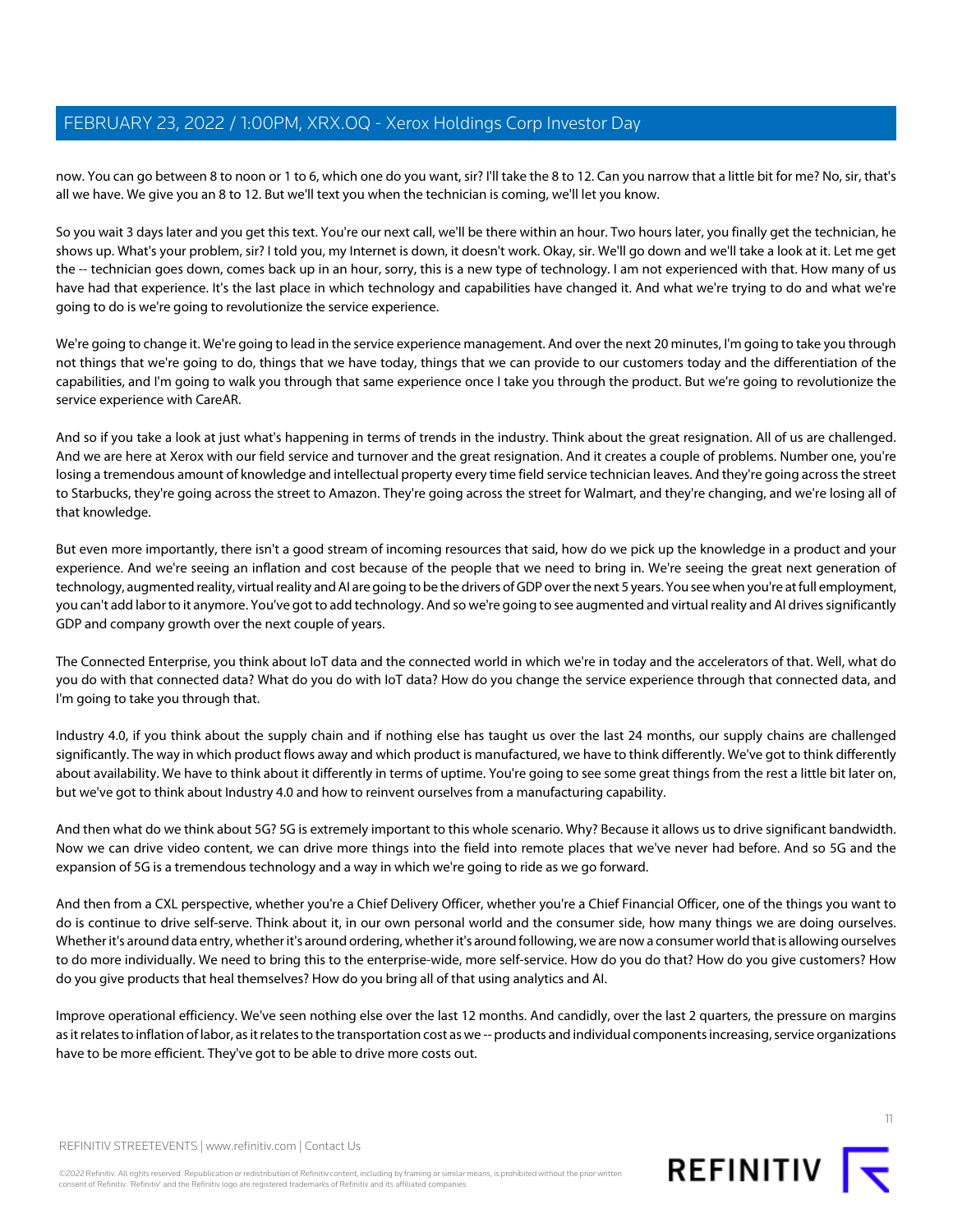How do we think about the next generation of tech workers. There isn't a good funnel of inbound technicians that can pick up these technologies and grow. It takes years of experience to be able to service some of our equipment, certainly on the high-end side. But what we can take advantage of digital natives, think about today, we have to take advantage of digital natives. What does that mean? We've got technicians and people that are extremely comfortable with augmented and virtual reality. Extremely comfortable with AI, extremely comfortable with mobility. And so how do we leverage that and that digital workforce to help solve this problem.

And last, John talked about our commitment to ESG, but everybody is really trying to think about how we can reduce our common footprint. And so when you think about CareAR in the bundle, we can fix these problems. But what I'm really excited about, you're going to go from a \$30 billion TAM to an \$80 billion TAM. That's \$50 billion of growth that we are smack in the middle of that we can help drive in the industry today. So we're very excited about where we are and the conditions.

So where are we? What did we launch? So John talked about it. We had a ServiceNow investment and a \$700 million valuation. We launched this at the end of the summer last year. and where are we at in the movie. Now we got \$35 million of ACV. 25% growth in the last quarter in our pipeline. We are seeing significant growth in areas that we didn't even think about just 6 months ago. We're talking with banks around how do you service ATM machines. We're talking about the medical industry around how do you service MRI equipment. We're talking to airline industries around how do you service jet engines. These are things that we weren't even thinking about just 6 so months ago.

And so we're running into industry use cases and we're running into availability in terms of where we can bring technology and solve some of these problems in areas that we've never seen before. We made some investments. We talked about CareAR and ServiceNow in the partnership, it was more than the investment in CareAR. It was an ecosystem. You think about one of the largest and fastest-growing SaaS companies in the world, focus on field service management and customer service management, we are embedded, and I'll talk about the partnership and how we're driving that. We are embedded with their sales force. We're embedded with their product team to drive value to mutual customers together.

And the reason why we can drive value is we add that experience on the last mile. We add and we solve the toughest problem, which is really the customer experience, the field management experience on that last mile. We have a partner ecosystem that is incredible. And when I say partner ecosystem, we're talking about working with the Wipros, the TCS, the HCLs for joint customer account and very specifically use cases to how we solve some of the toughest challenges in service management and field management and in customer service management. Joint counts, joint go-to-market where they bring us into accounts or we bring them into accounts.

By the way, we have a significant integration with ServiceNow, but it could be Salesforce, who has a field service management and the customer service management. It could be Oracle, and it could be SAP. We're agnostic to who provides that field service and customer service management. And so our partner ecosystem is significantly to the reach and to the depth and breadth in which customers we are engaging with and how we're consolidating.

More importantly for us is we started using it internally, we call it Customer One. And if you have a chance, go see my other favorite EC member Mary, she nudged me a little bit because I had the 2 previous personal favorites, but that's okay. I'll get that fixed. Talk to Mary about how we're deploying our field service team and how we're using CareAR to solve some of the problems.

So what we do is we take that use case and we can go to a large telco and say you've got 20,000 field technicians. What happens if I drive a 10% improvement in your productivity? What happens if I drive 20% of your vehicle miles away and the carbon input and the savings that you can have in terms of carbon input. What happens if I can increase your call center to your clients or to your end customer, that engagement by over 50%.

And so we take real-world data. We take the things that we're using in solving ourselves and now bringing it to other industries and bring it to other companies. And yes, we are a market leader in this space. And yes, there are other companies that play in the augmented reality space and you'll see they do a really good job like we do and assist, but they don't bring content and they don't bring insight, and that's a differentiation I'm going to show you in a few seconds.

And so we really have 3 areas of our portfolio that we're driving. One is Assist. And so the ability for us to do an augmented virtual reality session with a customer, if we can't solve it real time with a customer, we can do that with our field service team. We have Instruct that gives us the ability

REFINITIV STREETEVENTS | [www.refinitiv.com](https://www.refinitiv.com/) | [Contact Us](https://www.refinitiv.com/en/contact-us)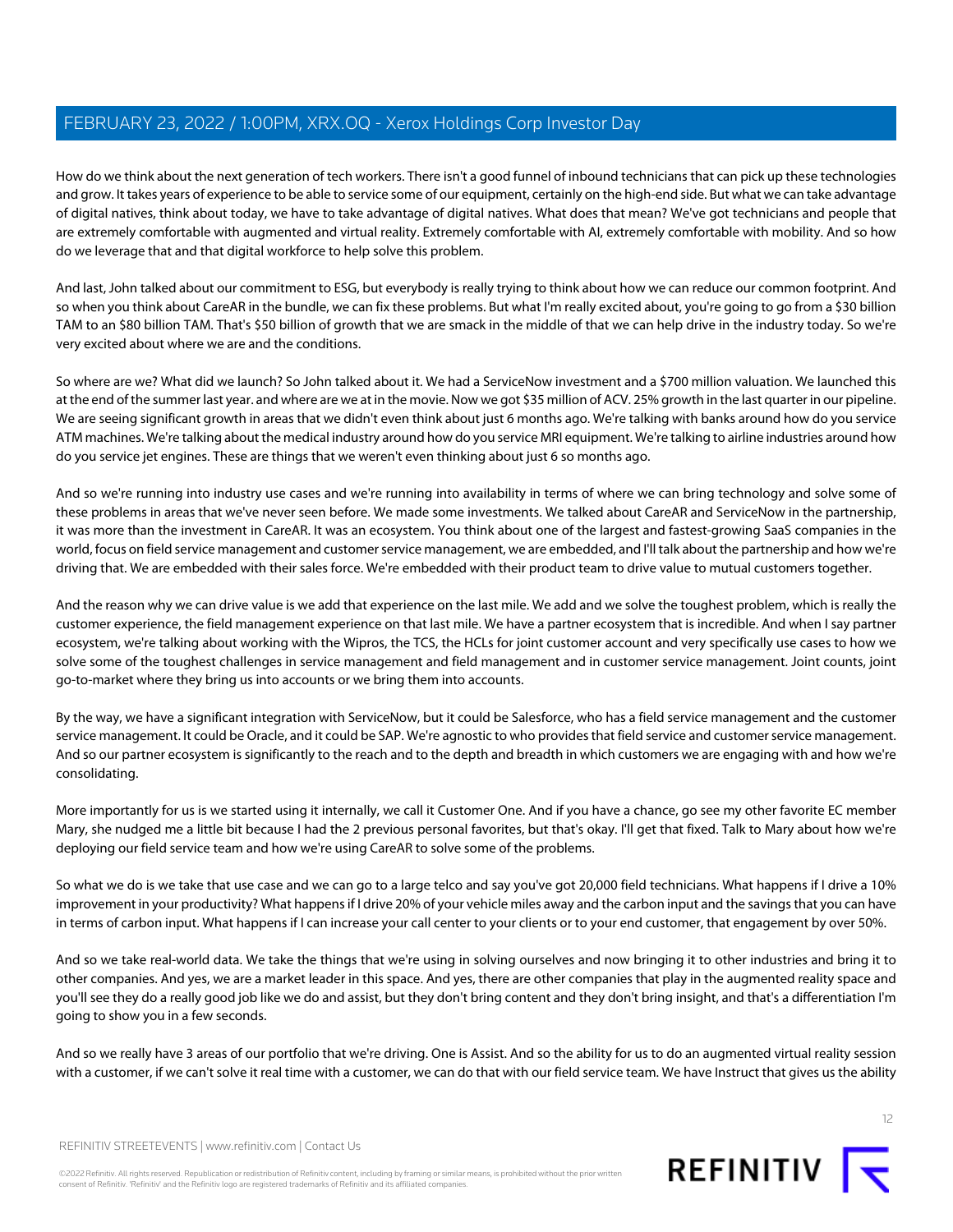to take and bring instructions to our customers into the field. Think about it today, if you go to a Home Depot and you buy a barbecue, last thing you do is open up the manual and read how to put that darn thing together. You get on YouTube and you go find somebody who has installed and put that barbecue together. That's how we want to do things. We don't want to do it with PDF documents. We don't want to do it with manuals. We want to look at native digital technologies that allows us to drive and use the things that we're used to in our consumer life.

And then Insight, tremendous amount of insight, meaning that we've got IoT data. We've got ServiceNow data. We've got data on our products, and we now roll all of that together and we give our field Instruct and Insight to how they solve the problem. So just think about we've got artificial intelligence that looks at what is the problem that we're seeing based on IoT data, and we serve up the most 5 common ways of solving that problem in digital content, right? And that's how we start to change the experience. So let me give you a real-world example. Let's roll the video, please.

(presentation)

### **Steven John Bandrowczak** - Xerox Holdings Corporation - President & COO

So take that same experience with an Internet outage where Internet outage happens, and I send a link to my customer that opens an augmented and a virtual reality session. I skip and bypass the whole identification. I skip and bypass the whole, what is your problem. I start immediately interacting with my customer in augmented and virtual reality. By the way, that session, I can record and I can store. So if a customer self-service doesn't work, then when my field technician gets there, they pick it up right from that moment in time.

And if I've got a customer and they've got a field technician who only has 30 days experience. I now have the ability to add Insight and Instruct where I can help that 30-day experienced technician look like they're a 30-year experienced technician. And for some reason, if they can't solve it themselves. I do a VR session back to a Level 3, Level 4 engineer, and we solve that problem.

So when you talk about service and what we're trying to do, we're really trying to create a platform, it's really the service experience management platform that has all these attributes. And the 2 different differentiations from everything else that's out there. is really around Instruct and the ability to be able to take content, content from customer and you think about there's a lot of content that's out there, every customer is in a different space. They've got video content, train a trainer content, they've got product content. But how do you pull that all together? And then how do you serve it up in a way in which it is real time at the time that they need it.

You see, I don't want to instruct information too early. I don't want it too late. I want it exactly when I need it at the time that I need it. And what that is driving is that it's driving all the way through upfront in terms of now training. This is a new area that we're starting to run into in terms of how do you launch new products, how do you train your field service team. And one of the things that we're trying to do is we're now trying to make this flywheel effect around how do we go from Instruct to AI in terms of being able to give an insight all the way back to Assist. And this is a flywheel that will continue to drive and continue to add more value as we move forward.

We're running into more opportunities, and we're seeing now AR-ready across the enterprise. I talked to you about service, I talked to you about customer service, but we're also seeing in things like product and manufacturing. Think about the manufacturing shop floor and how we keep the shop floor running, Industry 4.0. How do we help in being able to provide that. What do we do in terms of being able to drive and continuously drive improvement and then how do we handle that knowledge transfer.

You see every time I record a CareAR session, I now can play that back for future technicians to use that session in the future. And so we've got this creative repository of knowledge. We got this creative repository of information so that when you come in off the street and you're a digital native, I give you all that content. I give you all that knowledge, I don't need 30 years' experience. And so what we're seeing is a tremendous amount of excitement around the AR ready for the entire enterprise.

This is a customer, an example of where they're using it inside the data center, very similar to the video that we showed you, ServiceNow, CareAR, working inside of data centers to how do you solve some of the toughest challenges. You think about COVID, when they didn't want service



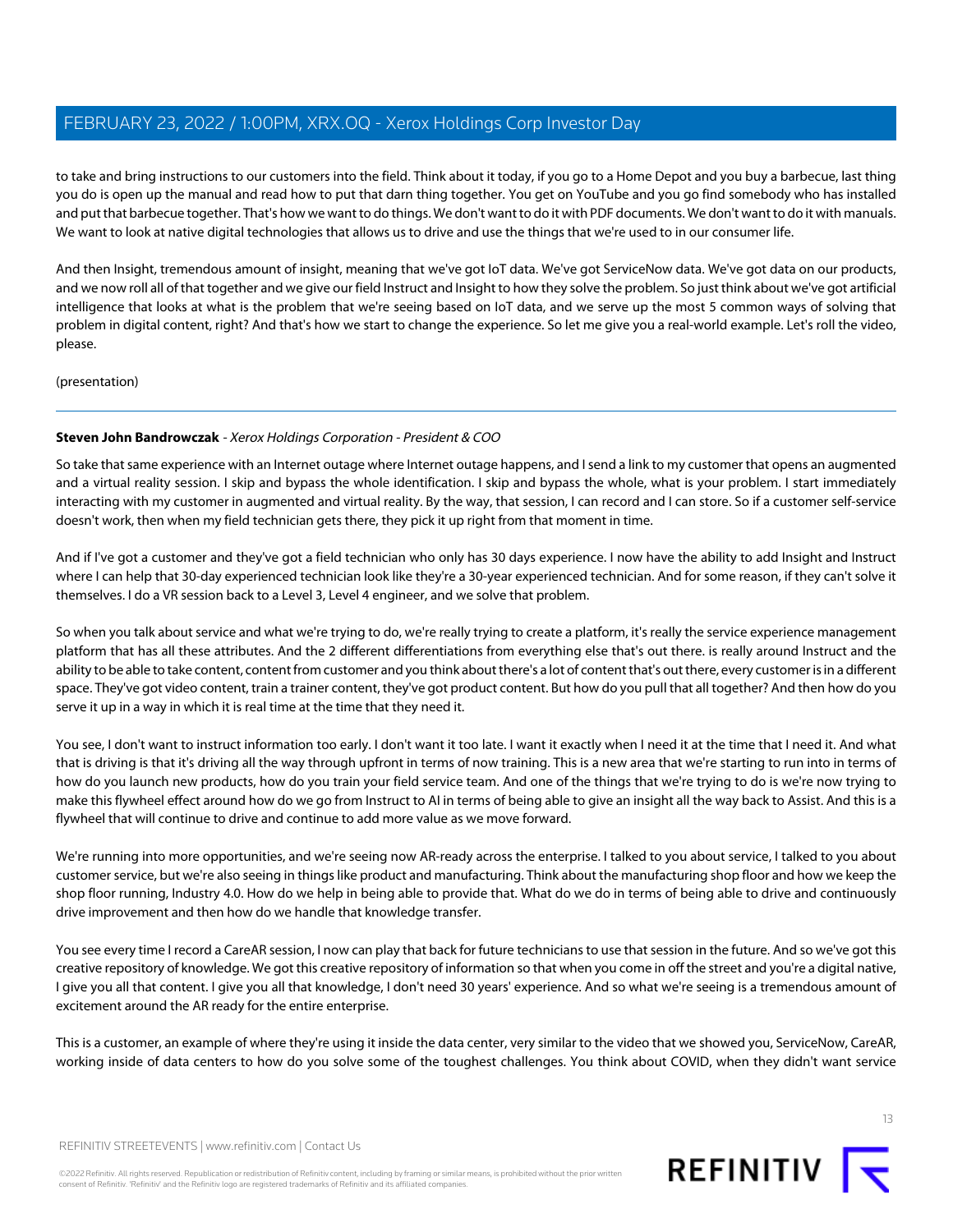technicians and vendors inside of data centers, we now can work with the individuals that are on the ground to solve the problems using CareAR under a ServiceNow umbrella. Extremely exciting what we're starting to see in that space.

But the last thing I want to highlight in terms of their product is we now will start to launch products that are CareAR and AR ready. And what do I mean by that? Well, if you think about how we used to launch products in the future, we used to do things like train the trainer. We used to send out PDF documents. We used to give our field technician a whole bunch of material and the experience kind of happened along the way. But what we're doing now and what you're going to see in the floor as you walk the floor a little bit later on, is we're now saying when we launch our product, it's going to be AR and CareAR ready.

But what does that look like? Well, it helps you with actual installation. It helps you with the basic fundamentals of break fix immediately right inside the carrier application. I don't have to train my field anymore. It is available via digital content. It's available via the way in which they want to learn as a digital native. And so we will continue to launch product with CareAR and AR ready. But think about today, think about automobiles. Automobiles launch with CareAR and AR ready. Think about how we think about MRI equipment, how we think about medical devices, jet engines, anything that has a product launch that needs a field service technician we can solve and help that training, and we can help solve with that content. We're very excited about the future in terms of AR-ready products.

We're going to drive about \$70 million in 2022. So what are we doing and what's our route to market. We obviously have a tremendous sales force, direct sales force around our SMB go-to-market as well as our Europe and our Americas go-to-market, over 10,000 customers that we're going into. Tremendous pipe in terms of the availability and the TAM that we're going after. We also have the ecosystem of partners that I talked about. You can take a look at any public documents in terms of what the big SIs are doing with ServiceNow and SAP. We are right there with them in terms of going into accounts together and bringing CareAR as part of that bundle.

And then the last one is really around what we do with ServiceNow and the ability to have ServiceNow bring us into accounts and grow inside their ecosystem. So when we take a look at what we're doing in terms of go-to-market and the coverage, we have more coverage today with CareAR than, candidly, we do with a lot of our other products, and the opportunity is tremendous.

Let me finish with this. If you think about today, the growth, 30% to 40% growth in a business. You think about today, revenue with 90% retention. We've got 91% going in, we think 90% retention going forward. Gross margins at 70-plus percent. And you think about what we're going to do in terms of we're going to spend, keep investing in '22, breakeven in '23. This is what an exciting growth business looks like and we are extremely excited about CareAR, extremely excited about what we can do to the market, and we're extremely excited about going after \$50 billion of TAM. Thank you very much.

<span id="page-13-0"></span>And so we're going to take a break at this point and roll.

(Break)

### **Naresh K. Shanker** - Xerox Holdings Corporation - Senior VP, CTO & Head of Palo Alto Research Center

Good morning, everyone, and welcome back. So when we last met we said that we were actually going to drive innovation and new growth companies. And I'm really happy to talk to you about actually the 3 businesses we've actually recently launched. The first one is at Elem Additive Solutions, the second one is Eloque and the third is Novity What we've also done is actually established -- you can't hear me. What we've also done is actually established what we call a venture studio that can now scale our businesses very rapidly and create even more businesses than what we've accomplished today.

Our focus areas are threefold. One, it's 3D, IoT and clean tech. So let me walk you through our first business. Okay. Additive Manufacturing. What's really interesting over the last few years you've all experienced substantial issues around the globe with regards to both manufacturing and supply chains, right. There's been major disruption. And a lot of it has to do with the fact that manufacturing has been centralized, and there's a tremendous amount of risk that comes with actually trying to gain access to spare parts products, impacting manufacturers and customers.

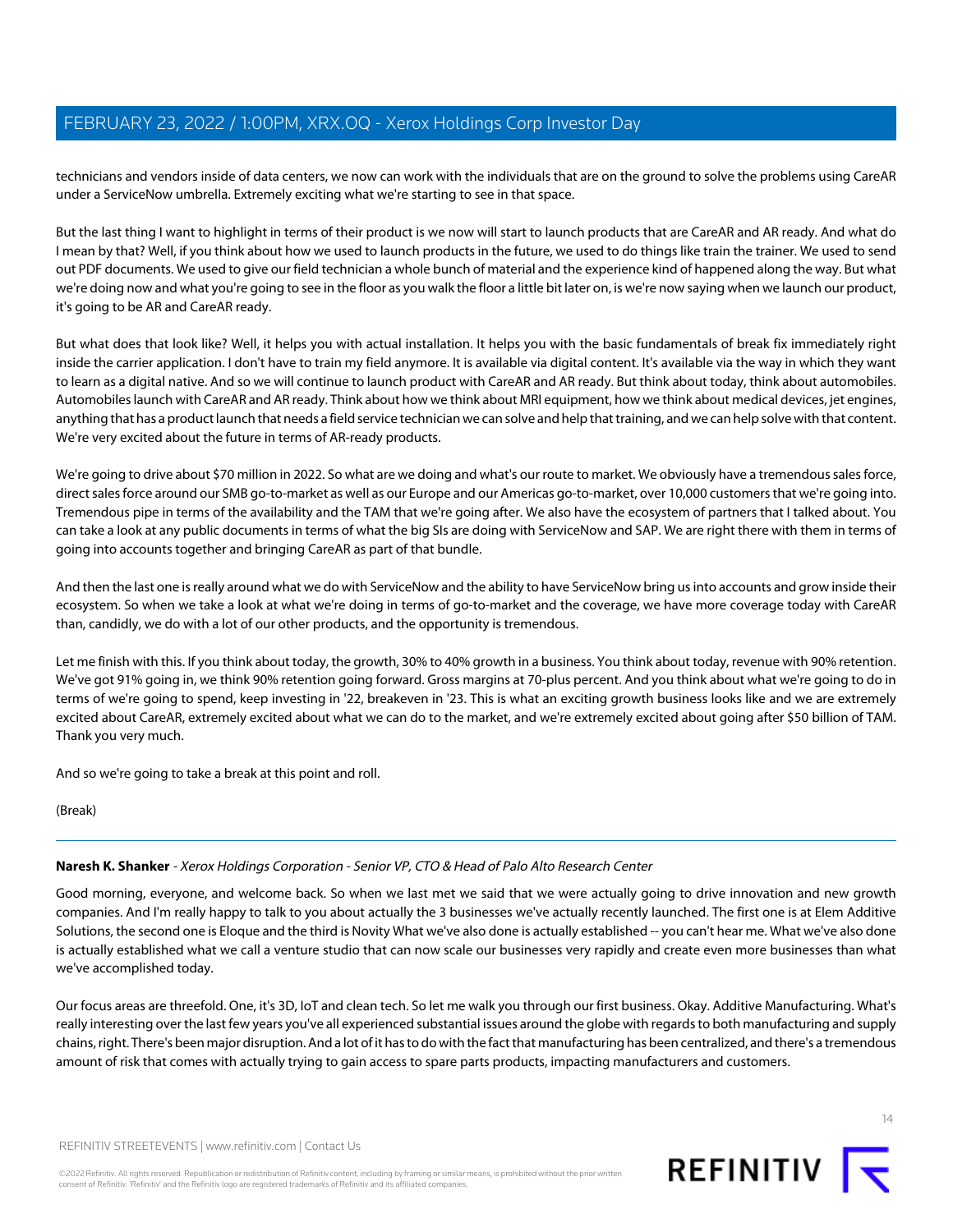What's interesting about the new technology and where directionally the industry is going is that the industry is now pivoting towards, what I'd say, distributed manufacturing, localized manufacturing and production on demand. Our technology with Additive, enables just that. So let me walk you through a real live example of the work we're doing with an entity, which is one of the largest entities in the world, which is the U.S. Navy. This past year, we worked very closely with the U.S. Navy to really understand all their pain points. What's really interesting is the U.S. Navy is distributed all over the world.

And it takes them weeks and months to gain access to spare parts and supplies. In addition, if you think about their challenges with transportation costs, warehousing, distribution, huge capital goes into even maintaining inventories around the world. And they have all got to be either flown in onto their transport systems or at port-of-call. So they talk to us about a very fundamental issue that they've been exposed to, and I'm actually pleased to let you know after studying their problems this past year, we just signed an agreement with the U.S. Navy, and we are the first company in the world that is in the process of actually deploying a 3D printer onto an aircraft carrier.

Now you've asked the question as to why did they pick us? And that's an interesting question because if you think about the technology that exists today, which is powder-based systems, powder-based systems have been around for a while. But the issue with powder-based systems is that the materials are expensive, they're hazardous, they're explosive in nature, and it's extremely hard to transport.

If you think about powder-based machines, they require cleaning room setups, called clean room type setups. Again, they require a significant amount of safety and expense around trying to even create one of these environments. All of this was a nonstarter for the Navy. And so the great news is that we are going to be deploying now technology and to be the first company to deploy this technology. In terms of what's next, we started thinking about -- let's talk to the Navy and also our industrial customers to understand in terms of where we go from here. And it started becoming clear that what they are really interested in and excited about is the possibility of how do we now start creating more digitized parts, technologies in terms of digitizing their old schematics and parts, et cetera. And how do you create the right economic analysis around it.

And I'm pleased to say that we just launched a second business, which you're going to hear more about, which is our digital manufacturing software. And that's going to get launched in the second half of this year with the focus on actually a whole ecosystem of solutions, starting with the ability to be able to map your 2D parts to 3D digital parts and repositories, from which you can now do printability analysis to determine if the spot can actually be 3D printed. And we've taken it a step further to actually develop the technoeconomic analysis to give them the value proposition to determine if it is actually economically viable to actually print this part. So we're going to be launching the software. It's hardware agnostic, so it can run on multiple vendors and platforms, okay? In addition, I'm also excited to actually announce at the end of the year, we are going to launch the next generation of our materials which is 6061. And the advancements in 6061 are exciting because it increases the aperture of the industry verticals we're going to get into at scale, which is the whole automotive industry and the aeronautical industry.

So this is really an exciting business. We've got it off the ground, and we've got a tremendous amount of launches coming up in the second half of this year. Our goal right now is to double and triple the number of machines this year that we are going to be launching. Let's talk about the IoT business. So we've got a couple of key businesses that we've launched.

The first one is Eloque. Let's step back and think through the problem that Eloque solves. If you think about it at a global level today in terms of what we're faced with, we are starting to see crumbling infrastructure, critical infrastructure around buildings, roads, bridges around the world. Very little data is known about these environments. And when we do find out about it, it's too late. Earthquakes make these environments very vulnerable. We start to see bridges collapsing, buildings, roads. And this is becoming a very big universal problem. What's really interesting is that even in the United States, when you look at the data today, over 42% of our environments, especially bridges are over 50 years old and approximately 340,000 of them require maintenance and repair.

Now how do you prioritize these ecosystems? And how do you even efficiently apply capital towards it. It's a massive challenge that we're faced with. So what's really interesting is that we've deployed a solution and a company which is a joint venture with the government of Victoria in Australia. And it's really exciting because this technology has been deployed on their bridges and some of their roads, and we're starting to understand alone about the telemetry, and it's really exciting in terms of the data we're starting to see.

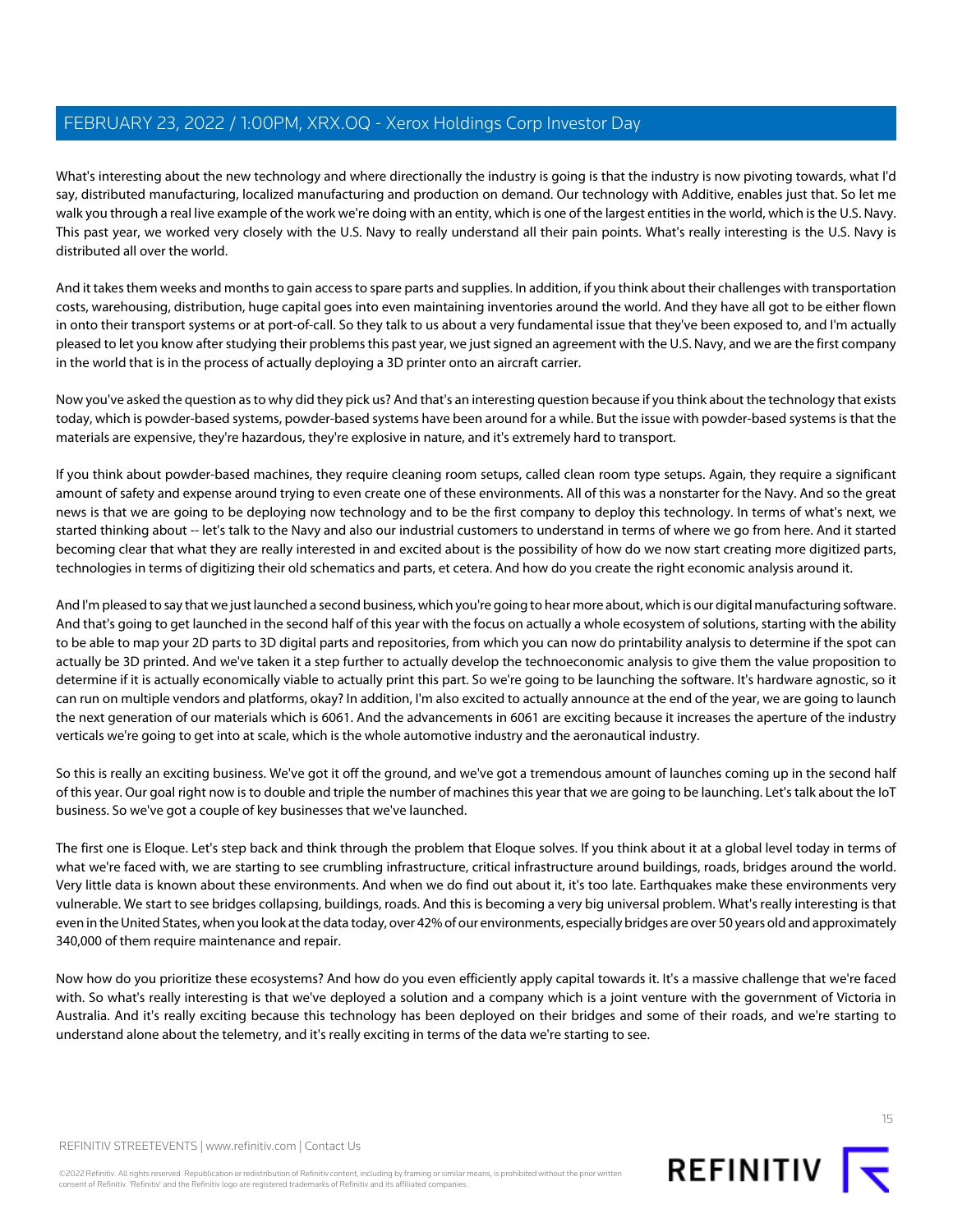What Eloque does in Australia today is that we've deployed what we call fiber optic sensing technologies, coupled with very advanced AI. And what it's able to do is actually provide you tremendous telemetry on the health of these bridges. So example, all of the load-bearing structures on a bridge, what the effects of stress and strain is, fissures, fractures, et cetera, temperature, vibration, noise, even climate and environmental conditions. This is very valuable data because what we are starting to do is give operators and customers an opportunity now to start thinking about how to prioritize their capital spend, including the maintenance of what's required and how do you sequence all this, okay? And this technology now is getting rolled out across Australia, and our goal is to triple the number of bridges. We're going to be launching this technology in the first half of this year.

If you dial forward and what's also exciting is that we're starting to talk to states in the U.S. and select countries in Europe. And we're really excited to start scaling this technology because we think we can solve a very real-world problem universally. Let me move on to the next -- the third business that we've launched.

(presentation)

### **Naresh K. Shanker** - Xerox Holdings Corporation - Senior VP, CTO & Head of Palo Alto Research Center

Let me talk to you a little bit about the third business we launched, Novity. What's interesting about the problem we're trying to solve here is Novity actually solves a very critical problem around unplanned downtime for process manufacturing operations. And this is for very large sectors, oil, energy, gas, mining operations, including pharma. And the interesting problem we're trying to solve here is that at a global level, when you look at unplanned operations, it costs us over \$50 billion universally to actually solve this problem, especially when all of these process manufacturing industries face unplanned downtime.

A specific plant can lose its production capacity anywhere from 5% to 10%, which creates a very serious problem that can lead to millions of dollars in losses on production capacity. The Novity technology that we've launched is a series of sensors, but more importantly, uses very sophisticated, what we call hybrid, AI technology, which is a combination, what we call physics-based, what we call, simulation models of architectures for various industries. So we take the data from these physics-based models, and we actually bridge them with learning-based data from an actual set of sensors from a specific plant. And what this lets us do is, actually, in a very accelerated way, dynamically and real time produce what we call predictions or potential failures of greater than 90% accuracy.

And we can do these predictions weeks and months in advance, and so we can get ahead of this problem. What's really interesting about this sector is that we're working with one of the largest manufacturers in the world for raw materials in the construction industry. And we've deployed this technology and what's really interesting that in the first month, we were able to detect a potential issue with their milling operations and actually avoid -- potentially avoid a real problem there. So we're starting to see a lot of data coming out of this operation, which is very encouraging and exciting. And we also now launched 2 other very active engagements right now with a key player in the oil and energy sector, a key player in one of the largest -- actually one of the largest players in the industrial sector. And we've just started an engagement with a food and beverage producer that is also a bottler. We think that this exciting -- this technology is really exciting, and our plan right now is to expand and scale this technology.

So moving right along, I'm going to talk to you. We've talked about the 3 businesses we've launched. And I'm going to touch on another technology, which is very specifically around what I call the ocean of things. Okay. If you look at our oceans today, okay, what's really interesting is about 70% of our planet is surrounded by oceans. And very little information is known about our oceans. They're unmapped, they're undiscovered and unmonitored. And what we've discovered is that over 80% of these environments, we just know nothing about.

Working with DARPA, who's our first customer, we've actually deployed a very, what we call, technology, which is geospatial floats. And what these floats do is actually monitor everything on the surface of the ocean and below the ocean. They have deployed it in a couple of parts of the world and what they're currently doing is monitoring all ocean traffic. We're also extending -- there are tremendous use cases with this technology, and we're now expanding use cases into things like what we call aquafarming and aquaculture, and we're working with a commercial operator right now to start detecting things like viral spreads, algae blooms, and even environmental conditions like detection of oil spills and pollution and plastics in the ocean.

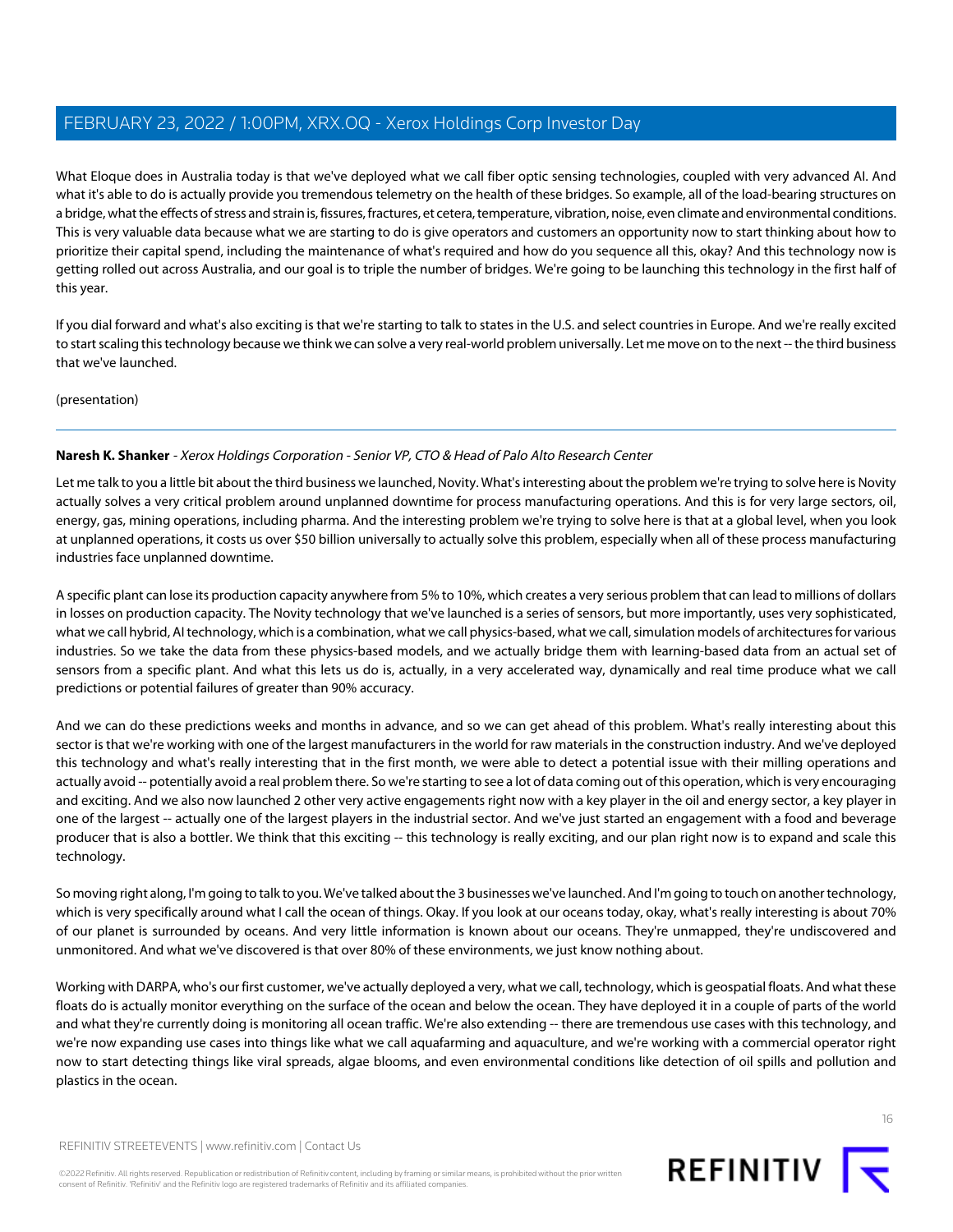And what we're going to do is actually by the end of this year, we're looking towards working with them to deploy a pilot on this technology, which is going to expand all of the different use cases. So there's tremendous opportunity here. This is early stage. We completed this technology. We've deployed it with DARPA right now, and we're now going to start advancing the technology for alternate use cases with different other industries.

So this is another exciting space that we are working on. The last area I want to touch on is cleantech. If you step back and think about climate change, it's a very, very big problem on our planet right now. And the biggest issue here we're faced with is greenhouse gas emissions. What we discovered is that building cooling technology, they contribute to approximately 4% of greenhouse gas emissions. And what we have actually developed is a very advanced cooling technology that can actually give us the potential of up to 80% efficiency in cooling. We developed the beta -- the alpha last year and what we discovered is that the technology looks very promising. So a couple of key benefits with the technology besides the fact that we can improve energy efficiency by 80%, we can improve indoor air quality, we can lower consumption, including costs of deploying this technology. And what we're doing this year is actually we are working with one of the largest manufacturers of cooling technologies in the world, where now we are developing the beta, which we will complete by the end of this year. This is very exciting technology, and we're looking forward to results of this technology. So moving right along, let's see here, if I can advance these.

(presentation)

### **Naresh K. Shanker** - Xerox Holdings Corporation - Senior VP, CTO & Head of Palo Alto Research Center

So I've given you some insight into the businesses we've launched and also some of the technologies we're advancing through the pipeline. What we've now established at PARC Innovation is a venture studio. And what does the venture studio do? We've created a flywheel effect with the studio, which is we've taken experience and learnings from the 3 businesses we've launched. We put capital structures around them. We've developed a leadership team of world-class leaders to run these businesses, and we've aggressively taken them to market. There are some critical benefits with the venture studio concept in terms of the modeling that we've done and put in place because, one, it helps us very quickly, rapidly accelerate even more businesses across the pipeline. And what we use is a customer-led innovation process.

The focus is to test and validate problem solution fit and product market fit early in the life cycle. So we can put the capital structures early on. And what this also helps us determine very rapidly, what businesses we will move along the pipeline and just as quickly, what businesses we will shut down. The second key business benefit that we've derived from this is that we now have vehicles to actually take these businesses to market in the form of spin-outs, joint ventures and even licensing opportunities with regards to the technology. And Xerox as a company, what we get to enjoy as a minority investor is all of the benefits of the upside. So hopefully, this gives you some sense of the platform we've put in place to actually incubate businesses at PARC Innovation and rapidly take them to market.

Why do we need the platform? What's really important about the platform is that we have a very rich pipeline of innovation that we are progressing through different stages of maturity. We've talked about Elem and Eloque that we launched, including Novity, and we are now in the process of looking and assessing all of these different businesses across the pipeline.

Some of these will get through, and some of them will get rapidly shut down. And what's important is to make sure that we are very efficient around the use of capital in terms of how we progress these entities. One critical or key business I'm really excited about is actually co-extrusion battery technology. We've actually developed a technology right now, which can create and produce up to 20% density. And this is exciting because it's greater than anything that's available in the market today. And we are now working with one of the largest automotive manufacturers in the world to actually test the co-extrusion technology in their production line.

What's also interesting is we developed the manufacturing process where you can actually plug this entire process and chemistry into existing production lines without any customized changes necessary. So this is early stage technology that we're going to be testing and validating with one of our largest automotive manufacturers, and we're going to hope to learn a lot more about the results, which are looking very encouraging by the end of this year.

So hopefully, what I've given you some insight into the incubator that we've built, the companies we've launched and how we plan to accelerate even more companies through this pipeline. Our mission at PARC Innovation remains unchanged. Our goal is to continuously create breakthrough

REFINITIV STREETEVENTS | [www.refinitiv.com](https://www.refinitiv.com/) | [Contact Us](https://www.refinitiv.com/en/contact-us)

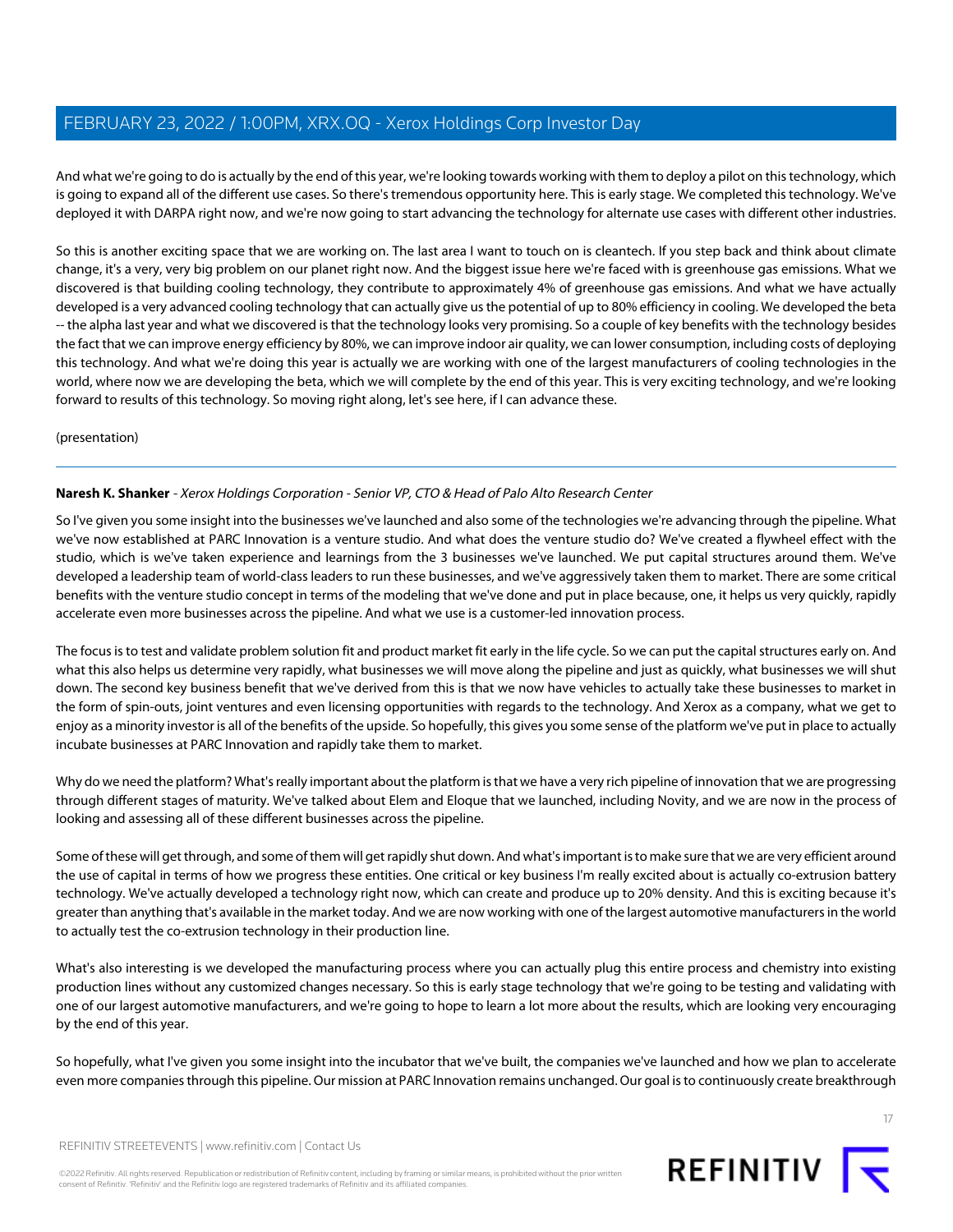businesses powered by breakthrough technologies, but more importantly, our mission is going to be impacting, what I call, business, society and planet and that's going to be the focus.

And with that, I'm going to actually close on this session. And thank you for your time. I'd like to encourage you to see the innovation showcase so you have an opportunity to actually look at all of our technologies and also meet with all of the leadership teams that are actually running and scaling up these businesses. Xavier Heiss, I'd like to introduce our CFO at Xerox Corporation. Thank you.

### <span id="page-17-0"></span>**Xavier Heiss** - Xerox Holdings Corporation - Executive VP & CFO

Good morning. This is exciting. I'm the CFO, I feel excited about this, but I'm sure you can sense some of this excitement here. So let me now try to translate, wrap up with financial, the strategic element we shared with you this morning. In my section, in this section, I will walk through our 3-year financial outlook for Xerox Holdings on each of the 4 businesses we described. I will also highlight why we believe we are undervalued and will provide you with a framework for valuing each of Xerox's separated business. And I will end with the traditional review of our capital allocation policy and why we believe Xerox is a great investment. So let's recap. As a quick outline, what you have heard from the management team, from my colleagues is key messages. Number one, we expect our Print & Services business to not only stabilize but grow. And you know, you have seen, our strategy to strengthen our leadership position.

Number two, we are still investing. We're investing in FITTLE, in CareAR, in PARC to drive growth and create additional shareholder value. Number three, PARC are successfully incubated businesses. You have proof points that we shared with you, and there is more to come, as you have seen it in the pipeline. We will share for the first time with you, the financials for each of these businesses to highlight the value and the growth potential of this asset. Our goal is very simple. We want you to be better qualified or better equipped on how to assess the value of each of these businesses indefinitely. Let's start with the big picture. Xerox Holdings outlook overview. We described it. We are expecting at least \$7.1 billion of revenue in 2022 and low-to-mid-single-digit annual growth through 2024.

This is very different than the outlook given in prior Xerox Investor Day, where the expectation was to stabilize rates of decline. Over time, we expect to offset the natural erosion of the traditional print market with the investment we have made in strategic growth areas. Adjusting operating margin. We are planning to grow 200 basis points above 2022 level by 2024. In Print, obviously, we expect project unit, IT on -- project unit efficiencies to drive margin expansion as the market recovers. We will also continue to invest in new businesses, but headwinds will fade as the new businesses scale.

From a free cash flow point of view, we are planning to grow on the growth of more than \$400 million in 2022 to \$450 million to \$500 million through 2024. We expect operating income gain to flow to free cash flow, given our capital-light model. We are also continuing to make investment in our growth businesses. Let's now double-click on each of the models. Print. Print is a solid business with recurring revenue and strong cash yield. So revenue, we expect revenue of around \$6.3 billion in 2022 or close to 90% of the company total.

According to external studies, you saw some of the data points. So traditional Print & Services market as a whole is expected to be flat to slightly up over the next 3 years. We believe we can do better than that. We gained market share. We will continue gaining market share in Print and growth as well in IT and digital services. The adjusting operating income margin, 7.5% to 8% in 2022, growing 100% -- 100 basis points by 2024. We are expecting improvement as workers return to the office and supply chain condition ease but we assume only a modest, gradual increase.

It will be as well offset by a higher mix of IT services revenue. IT services is a great business, but this is a business which attract a lower margin. Finally, from a free cash flow point of view, we expect free cash flow to be in the range of \$525 million in 2022, growing in line with revenue. Free cash flow is very predictable for Print and is expected to be stable given the high level of recurring revenue that we have in print from the Print & Services business, and we see increased exposure that we are planning to have with IT and Digital Services.

Let's share with you -- I would like to share with you and provide more context beyond our Print & Services assumption. This is a question we often ask about. And this slide should summarize the pace of recovery in page volume and supply chain condition embedded in our financial forecast that we are sharing with you. The expected Page volume is planning to improve or to improve at the beginning of the second half of 2022 and modestly recover in 2023 and 2024.



18

REFINITIV STREETEVENTS | [www.refinitiv.com](https://www.refinitiv.com/) | [Contact Us](https://www.refinitiv.com/en/contact-us)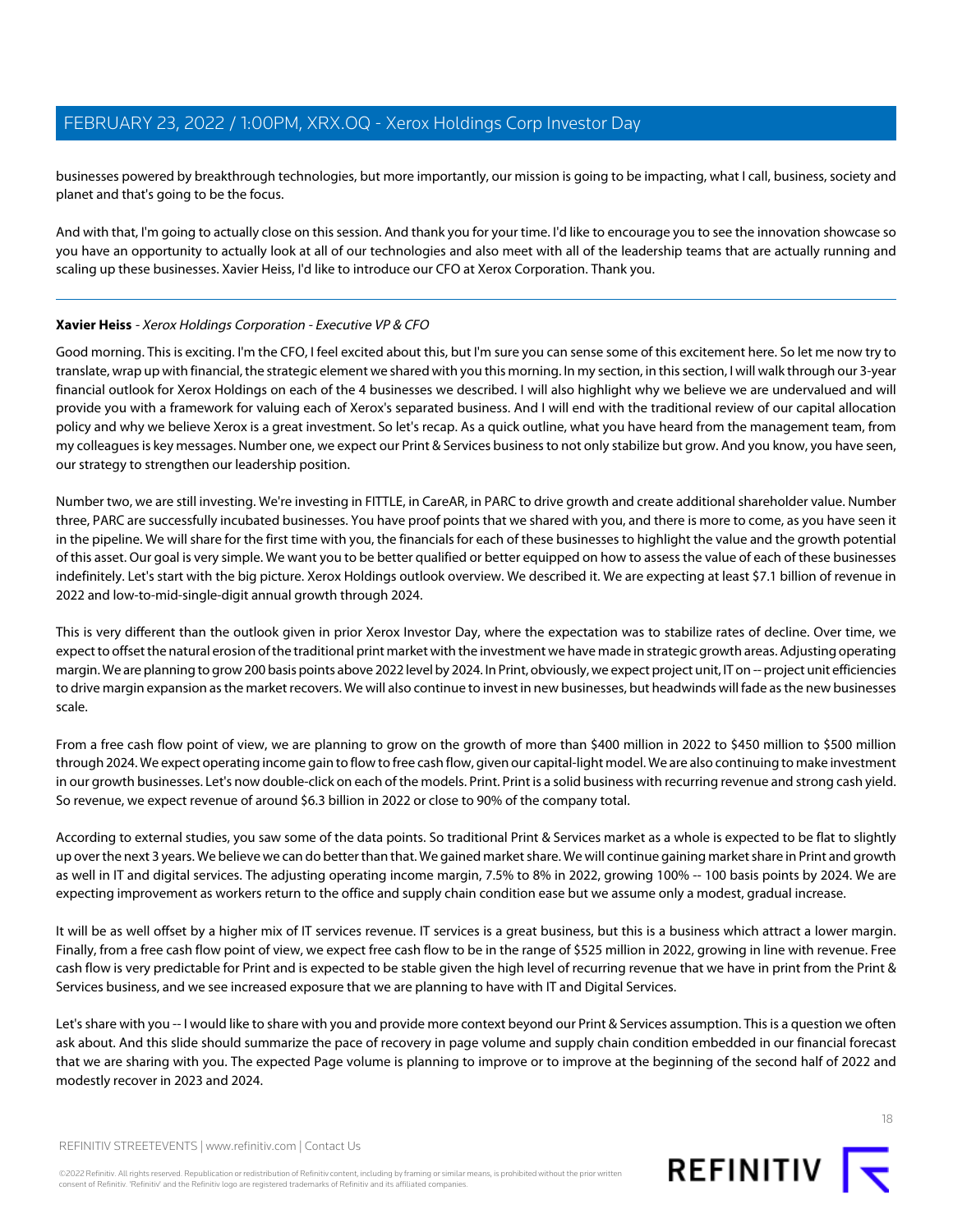This may prove conservative. However, I just would like to give you and provide a rough guide of upside to our forecast. Every 1% of page volume increase represent around \$40 million of revenue and create a 20 basis point increase of operating margin. We are also expecting supply chain condition to ease beginning of -- in the second half of 2022 and normalizing by 2024. In this forecast, we are taking a balanced view, and we are not forecasting a return to prepandemic level. Instead, we assume around 80% of the 2019 level.

Let's double click now to FITTLE. FITTLE is a great business. So Nicole explained the strength of the business, I would like to go through the financial. Revenue is expected to grow faster on (inaudible) and at our Print & Services business because FITTLE will expand beyond the pure Xerox business. We are also expecting an adjusting operating income margin with a slight improvement in the net -- with the net interest spread and with securitization, offset by the new business costs there.

Free cash flow, we expect free cash flow to remain flat through 2024 as we are growing this business. We are growing origination to support net balance -- asset balance growth. I just would like to share with you in my life, the most frequent question I'm asked as a CFO. Xavier, why do you have \$4.2 billion of debt and you have \$2 billion of cash. This is a question that I'm receiving and I'm having very frequently. Just would like to give you the simple reason. \$2.9 billion of that debt support FITTLE financing business. We should -- you should look at this not like a debt. This is like working capital or cost of goods sold. This is good towards debt if you are a financing company.

If you exclude -- excluded this debt from our capital structure, Xerox goes from a net debt position of \$2.3 billion to a net cash position of \$600 million. This will become clearer in our financials when we begin segmenting FITTLE results in quarter 1 this year. We will also take this opportunity to change FITTLE definition of free cash flow by reclassifying changes in finance receivable from operating to investing cash as any leasing company is doing it.

Let's move now to CareAR. As Steve explained it, CareAR is our SaaS-based software platform. This is an exciting business because the growth expected in this business is around 30% to 40% through 2024. The focus that we have here is on expanding our penetration on a growing and large TAM. Therefore, we do not expect significant level of profit or free cash flow through 2024. Another question I'm asked and we're asked often, where do we get this \$700 million valuation for CareAR? As a reminder, this is the implied valuation that we get when we receive the investment of ServiceNow in CareAR.

But just to put this valuation in context. If you compare CareAR expected EBITDA margin plus revenue growth, some of you call that the Rules of the 40 metrics. And if you compare this to other public trade software companies, CareAR \$700 million valuation falls below the average for the group. We believe this is currently appropriate. This company are more appropriate. However, we expect the implied valuation of CareAR to grow over time and its revenue will grow and the business material are going for higher multiple.

Finally, PARC. PARC is the incubation engine of high growth and disruptive businesses. Revenue, we are not highlighting PARC revenue forecast on this slide given the uncertain nature of the timing of specific deals. The primary metric of relevance is near-term investment in new businesses. We define it as RD&E plus commercialization and start-up costs associated with launched businesses. You just saw some of the great technology in PARC's pipeline. So you understand why we plan to invest \$125 million to \$150 million on this and other new businesses. The business is we are launching target substantial market and can command healthy revenue multiples in the market. For example, 3D-print IoT business typically trade between 3x to 5x and sometimes 7x of revenue. So I will call it the expected slide.

So when you add all of this together, and you take all of the pieces together, what does that mean? You can now see how we arrive at revenue, operating income, margin and free cash flow estimate for Xerox Holdings. I repeat some of the information, but this is low to mid-single-digit revenue growth is expected to drive high teens growth in operating income as new business scales.

We also expect \$400 million of free cash flow in 2022, to grow to \$450 million to \$500 million in 2023 and 2024. On our Print & Services business to continue and contribute more than \$525 million of free cash flow. This page provides a summary of data points to assist you with the modeling of our separated business. If you need additional detail, of course, and to support your model I encourage you to reach out to David Beckel on the IR team.

REFINITIV STREETEVENTS | [www.refinitiv.com](https://www.refinitiv.com/) | [Contact Us](https://www.refinitiv.com/en/contact-us)

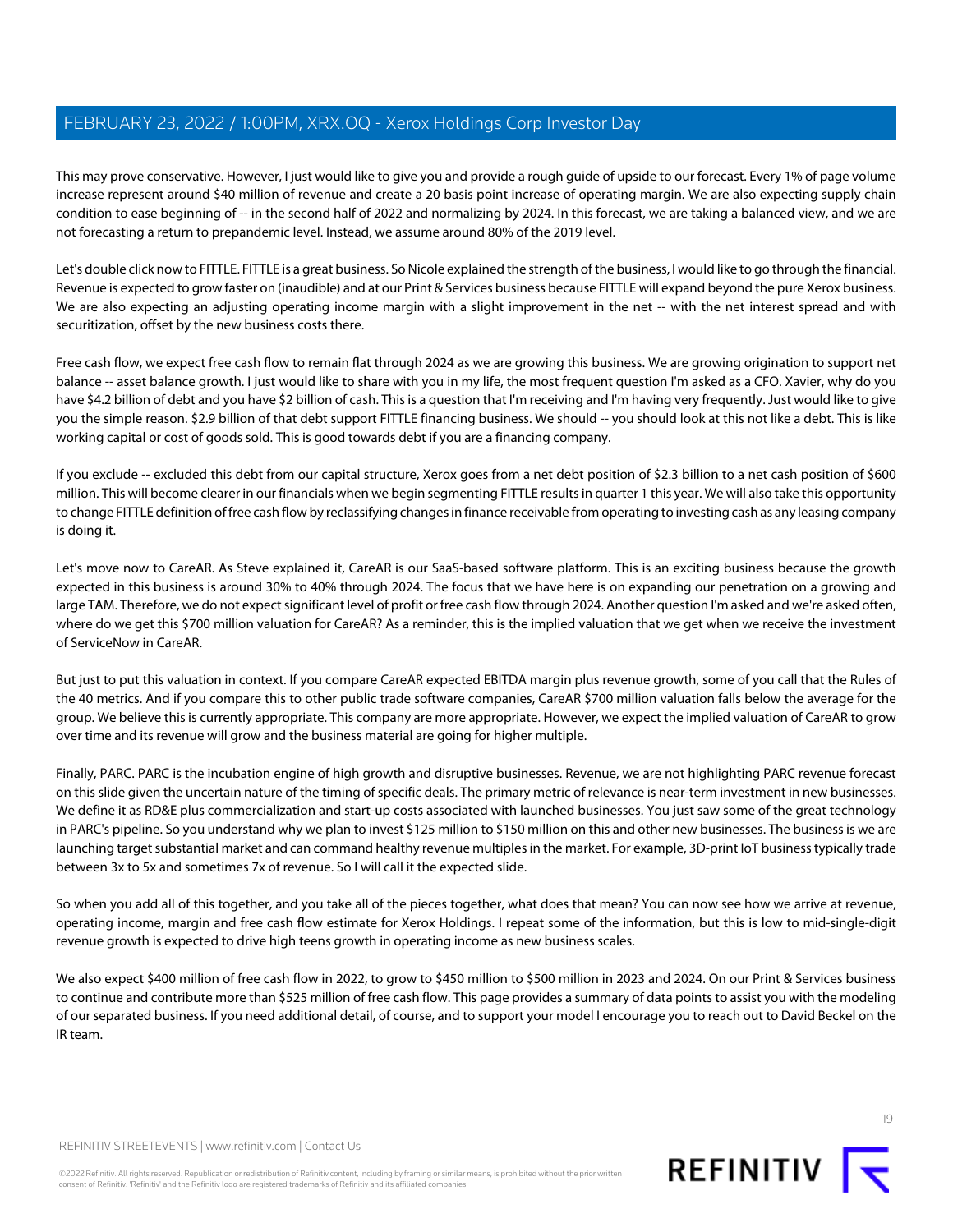Another question I'm often asked is we -- why are you investing? How much are you investing? What is the number you are investing? And if you remember, during our quarter 4 earnings, we started sharing how much we are investing in the new business there. So you saw the PARC number in total in 2022, we are investing \$200 million in new businesses. And this amount is comprised of PARC, but also FITTLE and CareAR. It funds mainly the research and the commercialization of FITTLE businesses. We called this out because we do not believe we are getting adequate credit for this investment in our valuation.

For example, if we would stop simply investing in this business, our free cash flow would be approximately \$200 million higher amounting to around \$600 million in 2022. Based on our current market cap of around \$3.5 billion, that implies a free cash flow yield of 17%. On top of that, if we were to exclude net core cash from our market cap, that would equate to a free cash flow yield of 21%, a significant number.

Let's now go through the sum of the parts. On all the elements we shared with you, we provided insight throughout the day into the hydraulics that drive how this business is and our primary business financial outlook. We present here a range of values based primarily on public valuation, comparison of historical transaction value that can be applied to each of these businesses on the relevant financial metrics. Even at the low end of this indicated range, the implied value of our stock is more than 50% higher than where it currently trades.

And that does not include any upside from PARC. PARC is not included in this number, and there is no pipeline of opportunity of PARC included in this number. Our goal is to prove that the value of our path is between the medium and the high range over time as we execute on our strategy for growth and monetize these businesses. Another point I want to share with you. I want to highlight that our executive compensation is aligned with investor on the metrics. And this metric will be the most impactful in driving valuation and share value over time. It is worth noting we are actively incentivizing the businesses who are growing internally with compensation plan tied to growth in enterprise value and liquidation event.

Liquidation events are an important mean of unlocking the value embedded in our businesses today. Whether through spin-off, sales or partial sales, we are always looking at the way we can best maximize shareholder value. Before wrapping up, let me address capital allocation. Our capital allocation priority going forward remains the same with at least 50% of free cash flow being returned to shareholders.

In 2021, we've returned nearly 2x of our free cash flow to shareholders, mostly in the form of buyback, while paying down debt and investing in future growth. We plan to continue paying our dollar -- \$1 dividend and will pursue value-accretive M&A. We will also be targeting an investment grade rating over time. So finally, why invest in Xerox? Throughout the day, we have made our case for making an investment in Xerox. Our Print & Services business is expected to produce stable, predictable free cash flow for many years. New businesses will comprise as much as 25% of our revenue by 2024 and are targeting large and growing market.

Our cash will be used to invest in business with super growth perspective and valuation upside consider strategic option, manage debt and continue paying our dividend. This is an exciting time for Xerox, as I mentioned it when I started my presentation. We are now ready to answer your question, and I'm asking my colleagues of the Executive Committee, to join me on stage for this session.

### **QUESTIONS AND ANSWERS**

<span id="page-19-0"></span>**David James Beckel** - Xerox Holdings Corporation - VP & Head of IR

(Operator Instructions) In the worst case, I can repeat the question. If you like Ananda, you can come on stage with us

### **Ananda Prosad Baruah** - Loop Capital Markets LLC, Research Division - MD

So yes, listen, thanks for all the great detail today, and thanks for doing this in person as well. So it's a cool experience. You picked a good day also with the weather. So I guess my question is on the potential for revenue growth long term post the 3-year outlook. And it's easy to look on this 3-year outlook slide. When you look at the weighting average of the revenue streams, why sort of the '23-'24 outlook is low to mid-single digits just based on the weighting. What's the potential over time to have the business be more like just kind of like a mid-single-digit grower, so you remove the low and just to be a mid. And then any additional context like that would be useful as well.

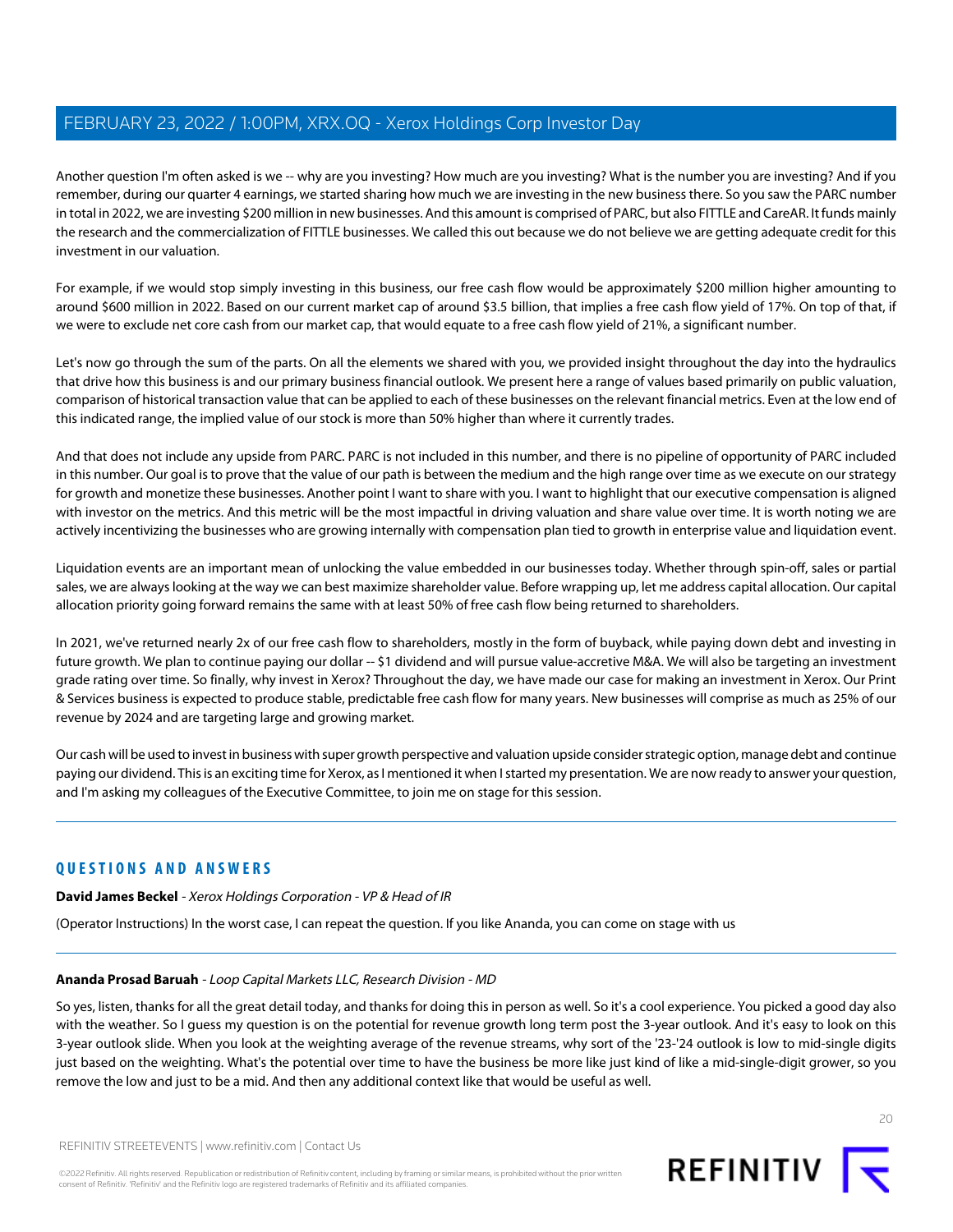### **Giovanni G. Visentin** - Xerox Holdings Corporation - Vice Chairman & CEO

Xavier, do you want to take that?

### **Xavier Heiss** - Xerox Holdings Corporation - Executive VP & CFO

Yes, yes. So I will take it, Ananda. So first of all, you saw the mix of revenue changing and you saw 2 big, I would say, drivers of the growth, CareAR and Innovation.

Okay? FITTLE will grow over time, but FITTLE is starting on a solid basis as of now. And you know that in this business, you are like in a tanker. I mean you need to have a lot of origination in order to drive it there. So what is the potential to move there when CareAR and when Innovation will drive and will achieve -- overachieve some of the ratios that we have here? We want -- I will be straight here, we want CareAR to be a \$1 billion business. That's the vision. And when you say it is a vision here, you look with the foundation. We start with 70, you go through the math, 40 plus 40. You already come to a business which is close to 200 and more.

And then this business over time is a business that will expand on core. So there is a potential. You saw the size of the market, all the markets we are targeting have at least a double-digit TAM growth, which is planned there. So this is the reason why we feel we start with this journey. If you also get the one point we share today, roughly 25% of the revenue in 2024 will not be print -- what I call, print only, print means, I say, the device per the click, okay? There will be services that will be then the other engines that we described. It starts from today, 50. So this is also this mix of revenue that will drive the other variables.

### **Ananda Prosad Baruah** - Loop Capital Markets LLC, Research Division - MD

That's super helpful. And just a quick one, can FITTLE -- how should we think about the long-term growth potential of FITTLE. It's low to mid-single now. Do you see it as a low to mid-single or has it evolved into stronger growth?

### **Xavier Heiss** - Xerox Holdings Corporation - Executive VP & CFO

Yes, clearly. So you saw -- I will tell you, 1 year ago, you would have not seen some of the logos that were on this chart, okay? When Lexmark signed with us. When Office Depot is signing with us. When other blue tech companies are currently calling us and willing to develop this business there. Yes, there is clearly an opportunity here to grow. But don't forget, and this is an important thing to remind. The financing business is a business which is based on interest on fees that you get on the portfolio. The first thing you have to do is to grow this portfolio, to grow origination. And this is a little bit the point when I say I'm always asked, okay, why are you consuming free cash flow, Xavier. You need it's like drilling oil. You need to drill oil in order to get the oil and then get the profit coming in. This is what Nicole and the team are currently developing. And again, this concept of new business, not being any more an administrative process is very different.

### **Giovanni G. Visentin** - Xerox Holdings Corporation - Vice Chairman & CEO

Yes. The only thing I would add to what Xavier said is we stood up these businesses so that they can really stand on their own and be a substantial difference, not just in revenue and in growth but as a company on its own. So FITTLE knows it has to go after originations, knows it will require cash flow to go deliver the profits. You talked about CareAR where we're at stages now we're in a lot of pilots, and that's what gives us confidence with the CareARs and Steve alluded to it.

But we have a lot of clients that are in pilot mode. These new breakthrough technologies all start with pilots. The bridges are expanding in Victoria. But imagine now another country and then a couple of states that say we're going to start piloting this. Hence, that's the 2024 and on. And that's where we're seeing that this becomes a bigger, bigger part of it. I don't want to lose sight of print because I still think print will always be a player

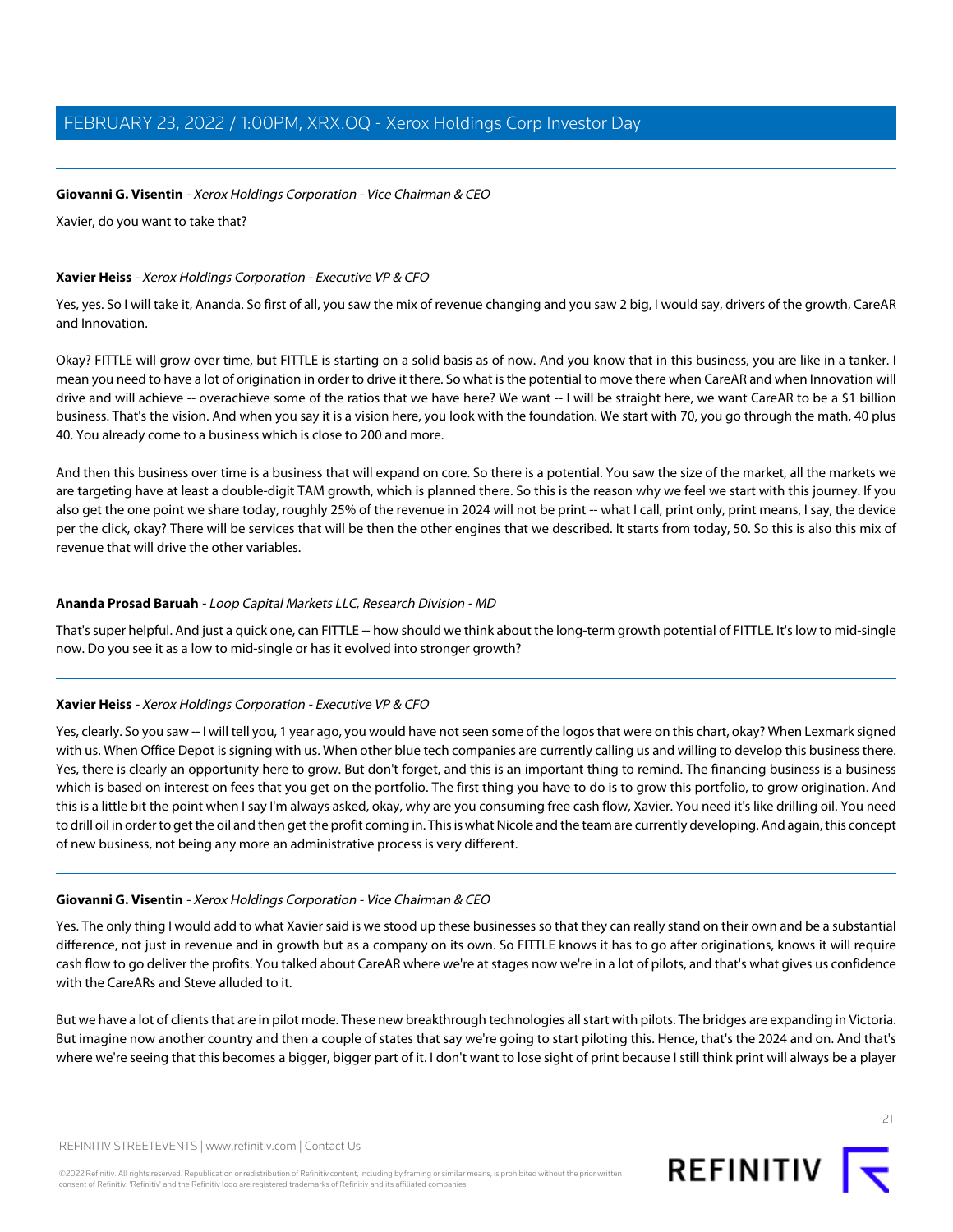for us here. I do believe wrapping digital services and IT services around it will continue the growth of print. But I think that's where the market is going to -- where it's not just a product but it's really the whole workflow through it. So that's what gives us excitement on growth in the future.

#### **David James Beckel** - Xerox Holdings Corporation - VP & Head of IR

<span id="page-21-0"></span>Let's take another question from the audience. We have Shannon down here in front.

#### **Shannon Siemsen Cross** - Cross Research LLC - Co-Founder, Principal & Analyst

Shannon Cross, Cross Research. So John, clearly, you're setting up separate businesses, and they're running on their own and reading the tea leaves, assuming you don't get credit for them as a consolidated business, I would assume you've looked for ways to monetize them, especially with some of the compensation changes you've made. What are the gating factors to doing that? What do you want to see from CareAR? What do you want to see from the ex -- sorry, FITTLE and some of the other businesses before you would look to separate them? Because clearly, like FITTLE, for instance, has a higher operating margin than the core business. So that would be margin dilutive, albeit could be valuable for shareholders. So what should we be looking for? And then I have a follow-up.

### **Giovanni G. Visentin** - Xerox Holdings Corporation - Vice Chairman & CEO

Yes. What I would say, and we could have others chime in on this is we're looking for each business to grow. Growing their industry and grow with the metrics that matter in their industry. So FITTLE is a great example where originations is key. The profitability is key in there. Revenue is key. Cash flow could be negative in a year given how much originations you get. And we're looking for them to grow. We're not planning the exit today. We don't plan an exit. An exit happens after the businesses have stabilized, grew. And frankly, the exit could be in many ways. It could be a joint venture. It could be a partnership. It can be a right-out sale. What makes sense for Xerox Group as we're looking at it. Eloque is a great example where we said, if we combine with Victoria and we create Eloque and we move forward with them, we can move a lot faster than moving alone. That's why we did what we did.

CareAR with ServiceNow having them put in an investment was really Phase 1 in saying, how could we move faster. So as we think of monetizing, there's a couple of questions. Yes, is it profitable for our shareholders? Does it make sense? But in some cases, also, can we go even faster than we're going today. And that becomes really key for us.

#### **Shannon Siemsen Cross** - Cross Research LLC - Co-Founder, Principal & Analyst

And Steve, in terms of CareAR, given the opportunity and with the valuation that you're putting forward for that business, it would seem like revenue should be growing faster, frankly.

#### **Giovanni G. Visentin** - Xerox Holdings Corporation - Vice Chairman & CEO

You and I agree with each other, finally. Are you listening to that, Steve?

#### **Shannon Siemsen Cross** - Cross Research LLC - Co-Founder, Principal & Analyst

I mean like if you look at the valuation -- I mean, SNOW was obviously -- has a higher valuation. A lot of those too have been cut in half in the last few months. So I think we have to be cognizant of that.

But there are so many people who are looking at augmented reality and virtual reality. And yet there are so many barriers. I mean, Google has been doing it for a while. Apple is obviously looking at something. I mean even Pitney Bowes talked about it a few years ago. So I guess my question is,

22

REFINITIV STREETEVENTS | [www.refinitiv.com](https://www.refinitiv.com/) | [Contact Us](https://www.refinitiv.com/en/contact-us)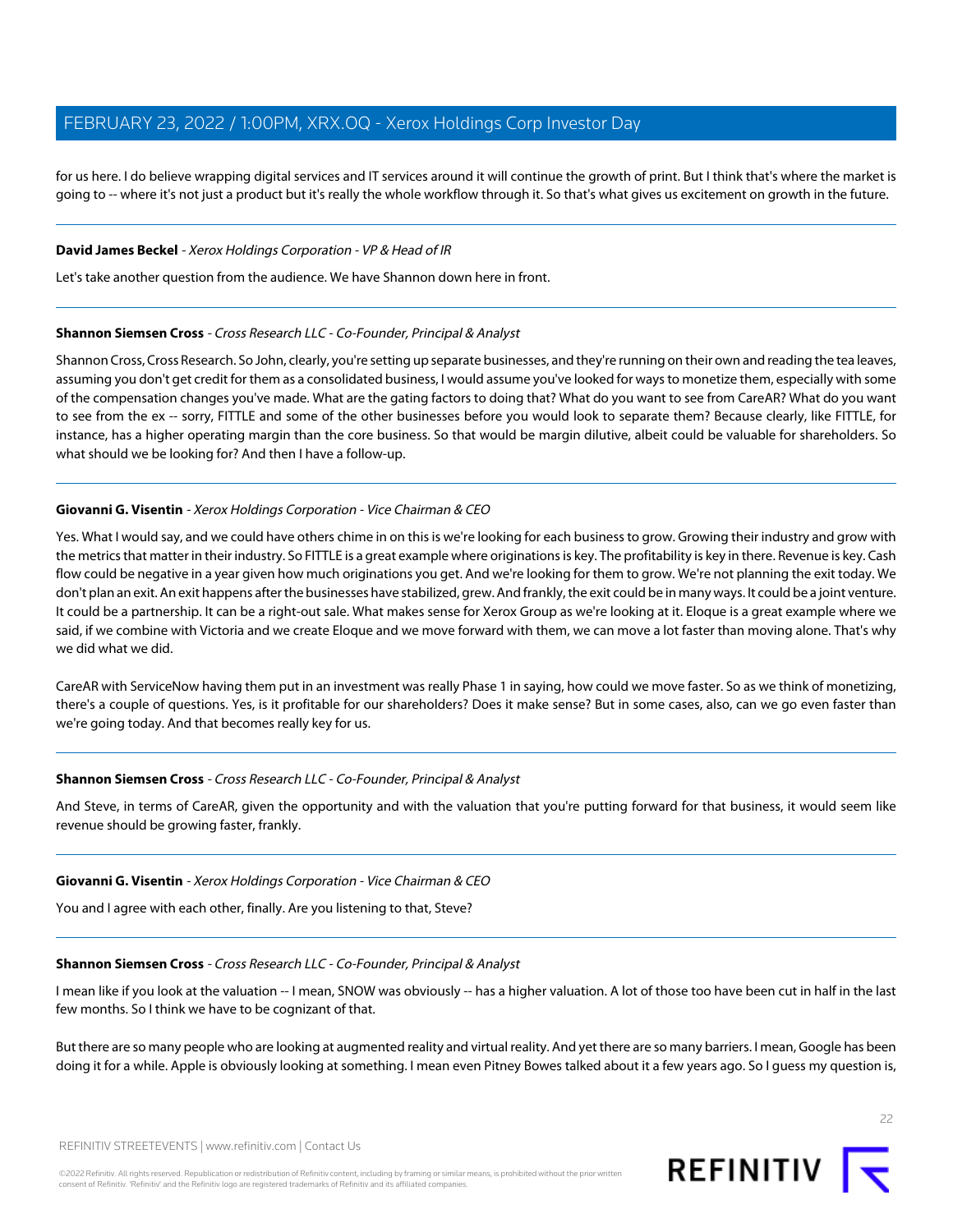what do you think is going to actually take \$70 million to \$300 million where it becomes a company that maybe we can actually start to give inherent value within your stock.

#### **Steven John Bandrowczak** - Xerox Holdings Corporation - President & COO

Yes, that's why we went after a specific use cases and service experience. So this wasn't about augmented reality or virtual reality. We see that in the gaming world. We see that with Microsoft with the HoloLens. We see that with Google Glass. This is really an experience that takes augmented virtual reality along with content. Content is so critical and so differentiating along with insight. So when I go when we sit down with the largest customers in the world, we're not bringing them a glass.

We're not bringing them HoloLens, we're bringing them solutions that says, how do you go and change the customer experience. And oh yeah, by the way, we're doing it with our own customers and with our own field service technicians, right? We're very focused on the service experience. And you can see what IDC has written about us. You can see what's happening in that space. The differentiation is content and insight and really solving a specific issue around the service experience. So we're not trying to get into the gaming world when I'm trying to touch those other areas that have been struggling for a long time.

In fact, we got the Google Glasses of the world, we've got Lenovos of the world. We got ServiceNow of the world coming to us and saying, okay, how do we take this excitement around augmented and virtual reality and how can we create that use case? And it's really about the use case. Everything that I defined when I talked about that experience and I give it a totally different use case, it resonates very, very quickly. And that's what we're starting to get excited about is that use cases. But more importantly, we're now starting to see those POCs. We're seeing these proof of concepts, and we're now starting to see the outcomes of that, right?

So we'll see industry verticals, right? You think about large telcos, now having to deal with 5G towers, and I can use drones to go and think about how I service these towers. We're changing the service industry, we're changing and revolutionizing how you think about service. So this isn't about augmented and virtual reality. I get what you're saying. It has nothing to do with it. It's all about the service experience and driving and owning that moving forward, Shannon. And you're right, we think there's a big opportunity. We're being a little conservative about the adoption of how that will look, but it's a great opportunity in my opinion.

#### **Shannon Siemsen Cross** - Cross Research LLC - Co-Founder, Principal & Analyst

Just a clarification of the \$70 million of revenue, how much of that is like an intercompany revenue?

#### **Steven John Bandrowczak** - Xerox Holdings Corporation - President & COO

None of it is intercompany, none of it -- this is all -- no, customer 1 is Xerox, it has nothing to do with intercompany revenue.

#### **Shannon Siemsen Cross** - Cross Research LLC - Co-Founder, Principal & Analyst

No Xerox products or services running through that?

#### **Steven John Bandrowczak** - Xerox Holdings Corporation - President & COO

This is all CareAR and a complete augmented set of services stack.

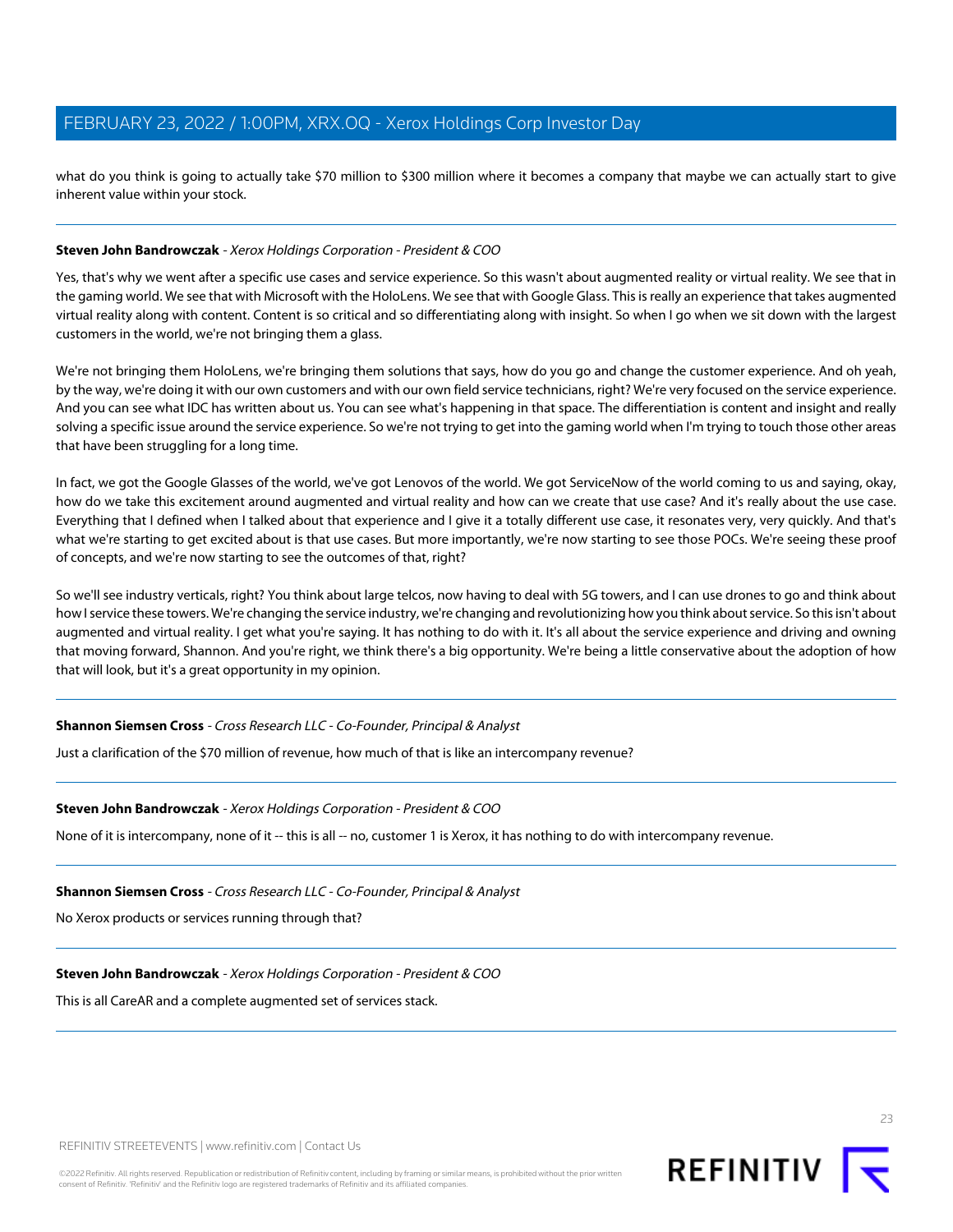### **David James Beckel** - Xerox Holdings Corporation - VP & Head of IR

Next question, we'll take, Jim.

### <span id="page-23-0"></span>**James Dickey Suva** - Citigroup Inc., Research Division - MD & Research Analyst

When you talked about the slide, it was #54 what's next with the strong pipeline of what's coming through PARC and you kind of put out Eloque and Elem. Just curious, I noticed like CareAR wasn't on there and a few others wasn't. Was that because they've already come out the pipeline, and this is just a small representation.

And then I guess the more interesting question is. Of the ones that are in the pipeline, which ones do you see in the next, call it, 6, 12, 18 months that are most optimistic and that you're most excited about that are getting close to coming to fruition.

### **Naresh K. Shanker** - Xerox Holdings Corporation - Senior VP, CTO & Head of Palo Alto Research Center

So let me take that question. I'll let Steve talk about CareAR and the whole software business that's launched as a whole...

### **Giovanni G. Visentin** - Xerox Holdings Corporation - Vice Chairman & CEO

Let me just answer that one really simply. CareAR is launched. It's a stand-alone business. We're going to talk about it separately versus what's going on in PARC. So it wasn't omitted. It really was like just -- the same way we speak about FITTLE, while we're using technologies like AI that will bring forward into CareAR to help us with solutions, but it's really its own business now, and you'll be hearing about it on its own stand-alone business, just simply.

### **Naresh K. Shanker** - Xerox Holdings Corporation - Senior VP, CTO & Head of Palo Alto Research Center

Yes. So I think the next set of businesses that I think is very promising is, frankly, all the expanded use cases in the energy sector, especially in battery technology. And so that's 1 area of focus that we think we have a tremendous amount of IP. And so we are excited about that space, and that's going to be interesting as we evaluate this space even further. The other aspects of what I'd say, green technology in that space, we think hydrogen pyrolysis is very interesting because if you can actually take methane and separate out carbon and pure hydrogen, you can start now very aggressively going after alternate fuels, okay, so -- to our battery technology, which is much more focused on EV.

So I think hydrogen is in an interesting space. I think the geospatial sensing space that we talked about, aquafarming. What we've discovered is that, that technology has uses not just expanded across oceans for a multitude of use cases, but even on land. And so what we are looking at is actually a lot of environmental conditions on land that can be monitored is actually going to be very interesting for us using the geospatial sensing technology as well.

So I'd say some of these key areas, we think, have expanded what we call use cases. And we're starting with an initial thesis, but we think there's tremendous opportunity across all of these use cases. But just these 3 areas of focus we think, has tremendous expanded adjacencies to every one of them. Because if you look at just the extent of what we're doing for bridges right now, you can expand it into roads and buildings very quickly as an adjacency and globally. It's a very, very big market.

And if you look at 3D, a whole range of opportunity in technologies of aluminum alloys, a whole range that can touch so many different industry verticals in an expanded way. But we think the current set of focus areas have very, very large adjacencies and expanded use cases. But energy and batteries is where we're going to focus.

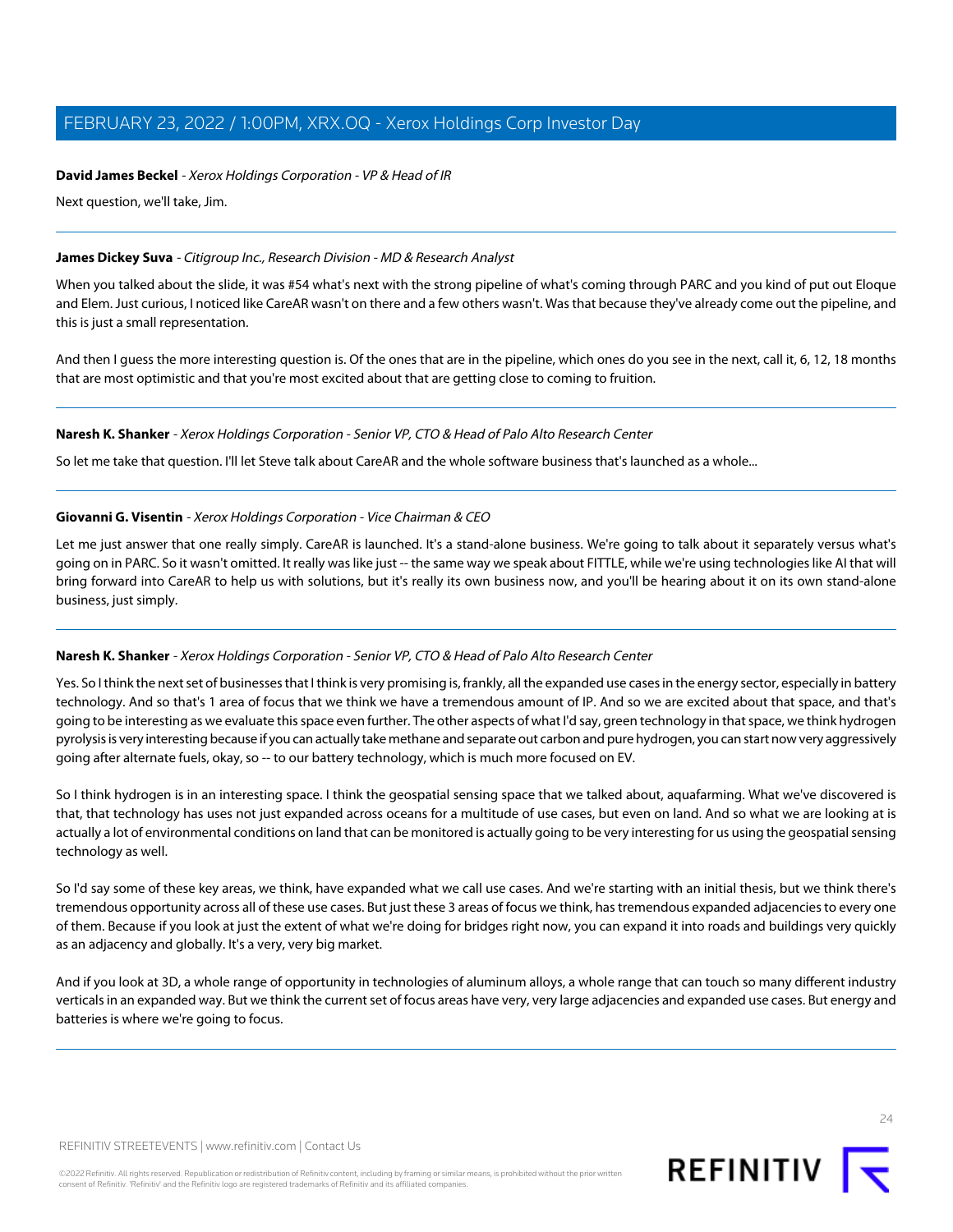#### **Giovanni G. Visentin** - Xerox Holdings Corporation - Vice Chairman & CEO

So the way I would simplify it is the ones we showed you that are in incubation are the ones we believe can be there in 12 to 18 months. But they have to get through the hurdles. They have to get through the hurdles of where are we with the prototype. Is there someone out there that sees the same value we do. And that's the science. Right now, we're at science and how do we move it forward. And that's what we did with things like IoT and FiBridge, where we brought it to a point that says now we have a product that is available for pilot, and we're going to team up with Victoria government to have the expertise that they bring forward. And I encourage you all to, whether you're on stream or not, to listen to the innovation after this because they'll take you through it in detail how combining together makes us stronger and faster. So yes, what you're seeing right now in incubation is where we think the next bets are, but it could change. It could change if we can't get the science to where it needs to be.

#### **David James Beckel** - Xerox Holdings Corporation - VP & Head of IR

<span id="page-24-0"></span>Next question down here. Erik?

#### **Erik William Richard Woodring** - Morgan Stanley, Research Division - Research Associate

Good morning, everyone. Thank you for the time and detail today. I guess maybe I'll just throw it out to the group here, but I believe you can gain access to the Asia markets in a little bit more than a year from now, but that wasn't necessarily called out in the 3-year plan. And so just curious, one, do you account for that in your forecast? And then two, if you do, what would be the potential offset theoretically? And then I have a follow-up.

#### **Giovanni G. Visentin** - Xerox Holdings Corporation - Vice Chairman & CEO

Yes. I'll start it off. But what I would say is that in our 3-year plan, we're not looking a lot at the Asia markets, but we've always said that M&A is a play that we'll continue to look at. And if it's something -- if it follows the criteria of what we're looking for, we're not afraid to do an M&A that would help us with not only the Asia markets but you could see some of the offerings that like an Eloque that we have today, that there's no reason why we wouldn't be in the Asia markets having those discussions today. But it's not a big number in our plan.

Correct. That's how I would look at it.

#### **Erik William Richard Woodring** - Morgan Stanley, Research Division - Research Associate

And then maybe just help us get smarter on CareAR. \$70 million of revenue, it's a \$30 billion market. So who are the market leaders, why is CareAR positioned to compete in that market.

#### **Steven John Bandrowczak** - Xerox Holdings Corporation - President & COO

I think as I stated a little bit earlier, there are a lot of players that are in the assist space. So you're seeing a bunch of them. You saw that on a chart where they really help with assist with augmented reality, virtual reality. And that area, what's differentiating us from the pack is really bringing instruct and insight. And so when you think about insight, we took all the great AI technology out of PARC, and we've now brought that as part of the CareAR portfolio. We've taken the heritage of what we've been able to do with documents, with workflow, with the ability to be able to take content and serve it up. So we took DocuShare and XMPie, 2 assets that we had and put that together.

And so nobody out there today has the ability to provide content, insight as well as the whole instruct period. And so that bundle is what we're seeing is differentiation. We went into a lot of customers and specifically telecom customers where they've been using AR capabilities for a long time and haven't made the progress. Like what's the difference between that and FaceTime? Well, the difference is you don't have Instruct and you don't have Insight. And so when we go into customers now, we say, you've got all this IoT data. You've got all these ServiceNow tickets. You've got all this tremendous data. Oh yeah, by the way, you've got all this content, whether it's PDF content, video content, your Instruct content.

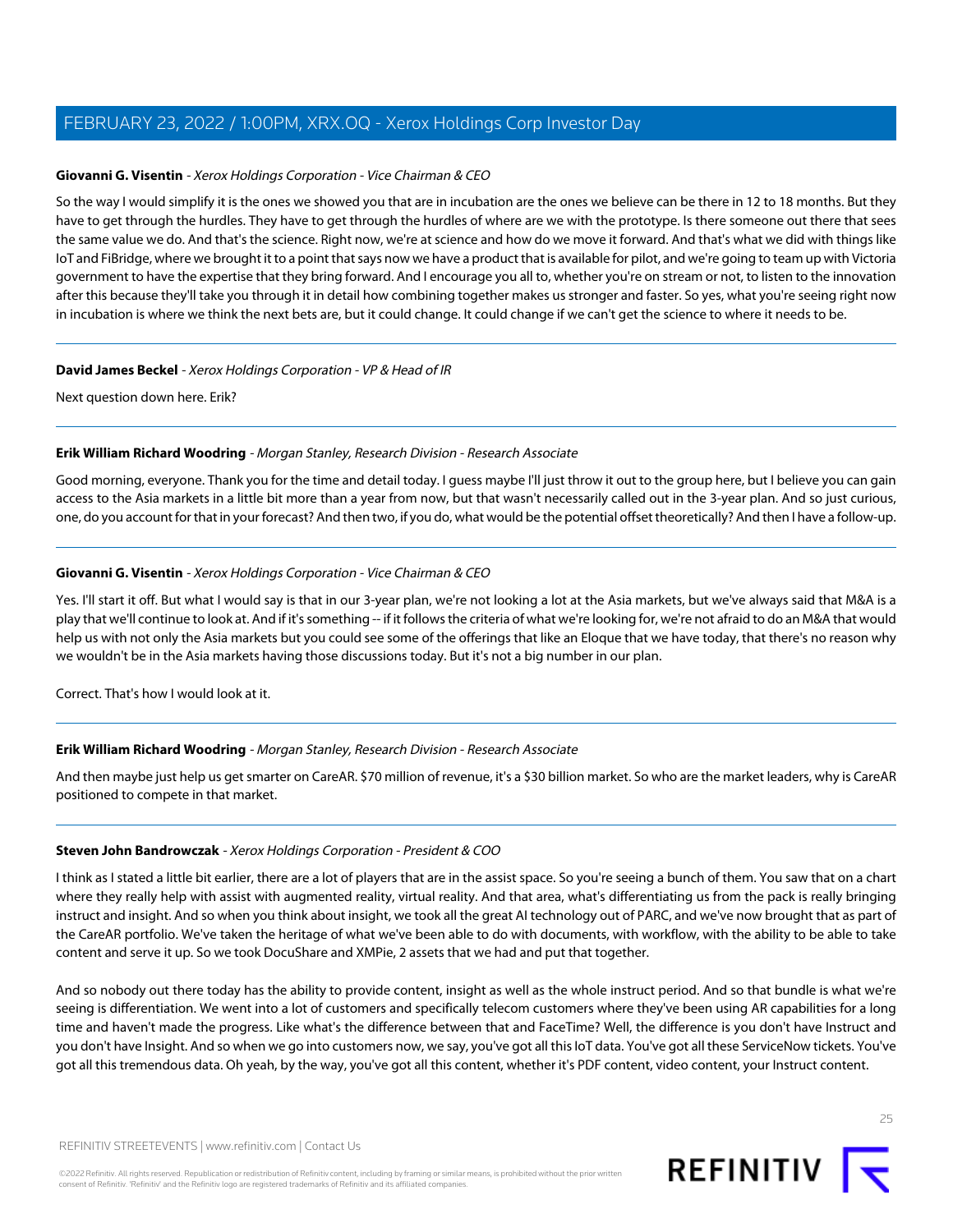We now put that all together in a single platform, and we create a service experience. And that is what the differentiation is for us. We've taken assets that we've had, and we've built a service platform and really focused on the service experience. Nobody else in the industry has it today at all. And that's where we're going to continue to drive. We did a couple of acquisitions, you may have seen, really to continue to accelerate that whole content experience. We've got -- and we went into a very large pharmaceutical where they had a point-of-sale solution. And the biggest problem with the retail store was that thing was breaking down all the time and they couldn't keep their people in the stores up to speed on how to change the money, how to change the paper. And we said, with our CareAR solution, you don't have to worry about the turnover because we'll use the digital native CareAR solution. Day 1, when I'm on the job, I'll use CareAR to go solve their problem. Think about that.

Point-of-sale in a large pharmacy, now I can do that in other companies like oh, say, Lowes, say, Home Depot, Walmart, anybody who's got a point-of-sale solution. And so what we're doing is we're running into these use cases and very rapidly expanding into other areas and other capabilities. But the difference is all around instructed insight.

### **Giovanni G. Visentin** - Xerox Holdings Corporation - Vice Chairman & CEO

Yes, right. The way I would categorize it is what we're doing is what we -- what ERP happened years ago. When people were selling accounts payable or Galper and somebody was selling some managed inventory and then someone named Bond showed up or someone at SAP and so I'm putting it all together for you with technology. And that's what we're doing. That's what excites the Verizons and others that we're working with, it's like, okay, this is different. You're making this a lot easier for us and you're end-to-end and you're combining your technology, your AI in this. It's worth pilots. And that's why we get excited is we're getting pilots in all these different use cases. So while it is a \$30 billion going to \$80 billion, we're focused on saying, get the pilots in, get the proof points, get the industry and then let's watch and go.

### **Erik William Richard Woodring** - Morgan Stanley, Research Division - Research Associate

Sorry, I'm just going to ask 1 clarification question on FITTLE, and that was XFS was, call it, \$200-and-change million of revenue. FITTLE is \$650 million. So can you just bridge the gap on..

### **Xavier Heiss** - Xerox Holdings Corporation - Executive VP & CFO

Yes, it's very simple. So what you have, the \$200 million is mainly what we call interest income. But you know with that the leasing business, financing business it's not only interest income. There's plenty of fees coming on top of this plus also, you have operating lease that are taken into account. For us and others here. So that's the difference, the bridge between what you will see as a \$200 million and \$650 million that we have today.

### **David James Beckel** - Xerox Holdings Corporation - VP & Head of IR

Before we get to more from the audience, we're getting a lot online here. I'll try to aggregate these as best I can. So I think this is for Xavier.

### **Giovanni G. Visentin** - Xerox Holdings Corporation - Vice Chairman & CEO

For those of you we don't get to online or all that, we will either send you answers or we'll call you, whichever one is more amenable to you.

### **David James Beckel** - Xerox Holdings Corporation - VP & Head of IR

Absolutely. So one for Xavier here around page volumes. Why are we expecting -- why are we only expecting page volumes to get to 80%? And what type of upside could that mean for our business if we were to exceed that.

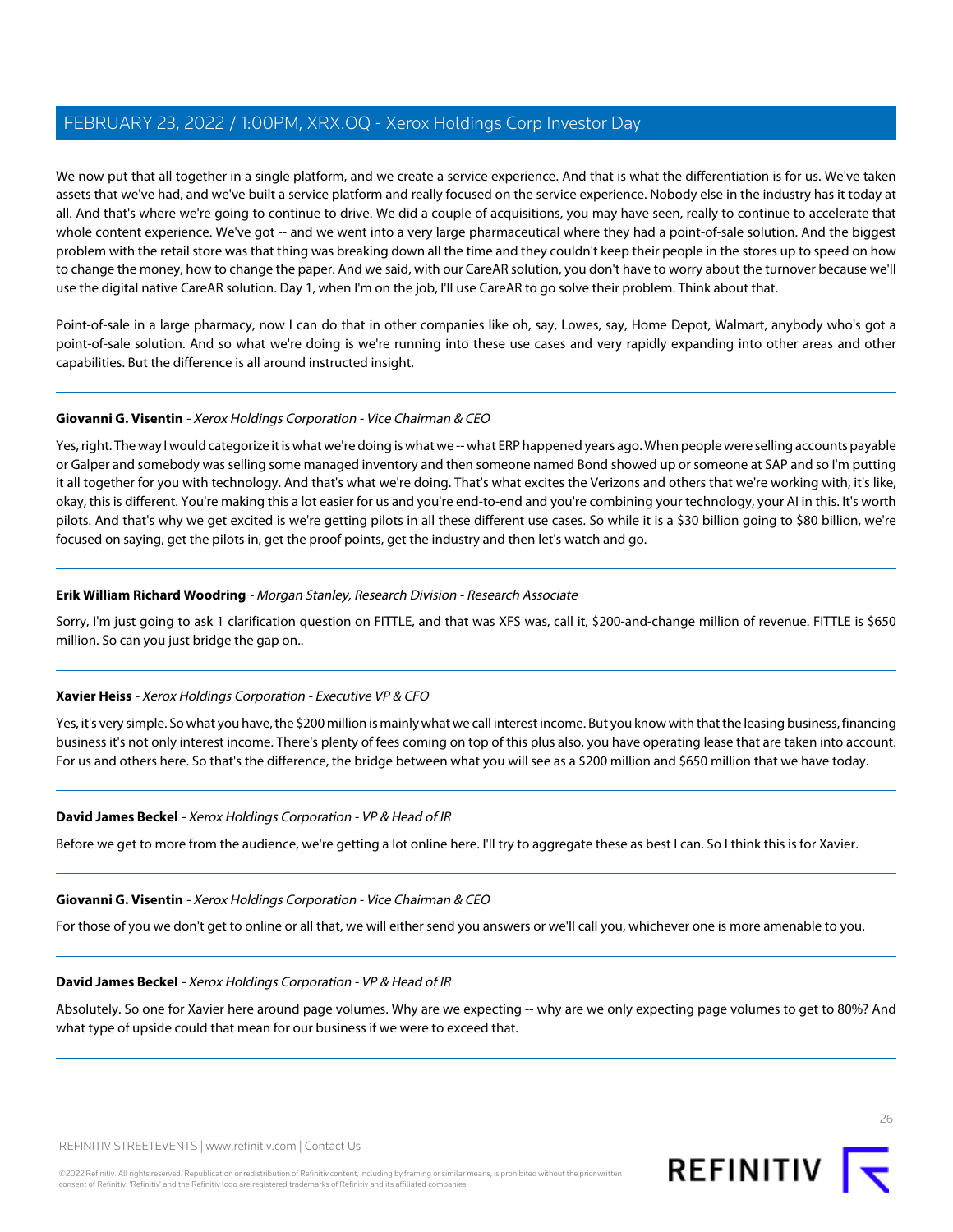#### **Xavier Heiss** - Xerox Holdings Corporation - Executive VP & CFO

Okay. That's a great question. This is the frequently asked question, I would say, to the print business company here. Number one, our business, 75% of the print business is mainly made out of recurring business. Volume is one of the key components. But this is -- when you look at this business here, only 25% in transactional, around 75% of this is committed contracted for 4, 5 years or more. This is one of the reasons we want to flag again that print business, number one, is not dead. You saw the market. Number two, predictable, stable generates free cash flow, point number one. Number two, the print volume assumption are clearly correlated to will the worker be back to the office. I want to demystify a little bit some of the data we are hearing. Number one, you saw the chart Tracey showed, strong correlation between vaccination rate in country, people returning to the office, so Google Mobility Index on page volume.

Number two, if someone is going to the office only 3 days, and in some cases, 2 days a week, do they print more or less than before? We will give you our statistical data. We see that the print volumes are roughly the same as if they would be 5 days in the office.

I will give you also not the anecdotal data, but the testimony of customers are telling us, hey, this is what we observe. And this is interesting to see, Mary McHugh will confirm this here. Currently with COVID-19, the pandemic moving to endemic, we are receiving more and more calls from customers saying, "Hey, I want you Xerox to be ready when my employees will be back to the office. So this is happening. We are seeing a trend. I share with you every quarter the trend of what we see in page volume. Last data point, just to reiterate. 1% of page volume increase versus, let's call that -- I won't call it conservative, but the assumption that we have in the number that we share, which is around 80% of 2019, 1% of page volume increase equal to roughly \$40 million revenue and this \$40 million revenue because it is high margin, which translates in a 20 bps margin expansion. So when you look at our trend here, what we plan with the recovery during the second half of this year then a slight improvement in 2023 and 2024. You could also consider that there are potential upside based on the behavior we are observing currently.

### **Giovanni G. Visentin** - Xerox Holdings Corporation - Vice Chairman & CEO

And just to simplify, we picked 80%. Some will tell us it's conservative. Some will tell us it's aggressive. But us as an organization when we looked at it and said, let's go with 80% over the 3 years and wouldn't we all like to be surprised and make it 95%. And we know what the numbers are for every percent that goes up. But again, we're managing what we could control. We just lived 2 years of offices shutting down and expecting offices to open up 2 months later. We're all home for 30 days. Remember that trick that we all got there. We're all home for 30 days, guys. We're 2 years later and you know there's things going on. So for us to say to you, hey, we're going to model 95% or 100% back in 2 years, I hope so. But we'd rather model something that we believe. If it happens worst case, we know what we could hit as numbers going forward because we look at that modeling that also helps us saying how much can we invest? How much cash can we put back in innovation? How much cash can we put back in CareAR and in other areas that we want to invest in.

So to us, we're pulling the whole string we're saying, let's go with a model that we know cannot disrupt everything else that we're trying to do. That's how we did that.

### **David James Beckel** - Xerox Holdings Corporation - VP & Head of IR

Great. I think we'll do a couple more questions. One other one from online. Touching on print. Maybe Tracey or Joanne, if you want to chime in on this one. It gets to the heart of the breadth of our offerings that we presented as part of the competitive advantage. The question here is really around how much of a competitive advantage is that in the marketplace relative to some of our peers and what type of upside can we see from additional cross-selling.

#### **Tracey Koziol** - Xerox Holdings Corporation - SVP of Global Offerings

Look, we've got some formidable competitors out there, and they've all got strong elements in certain places. But I think as I covered, I do believe that we have the greatest in terms of end-to-end solutions.

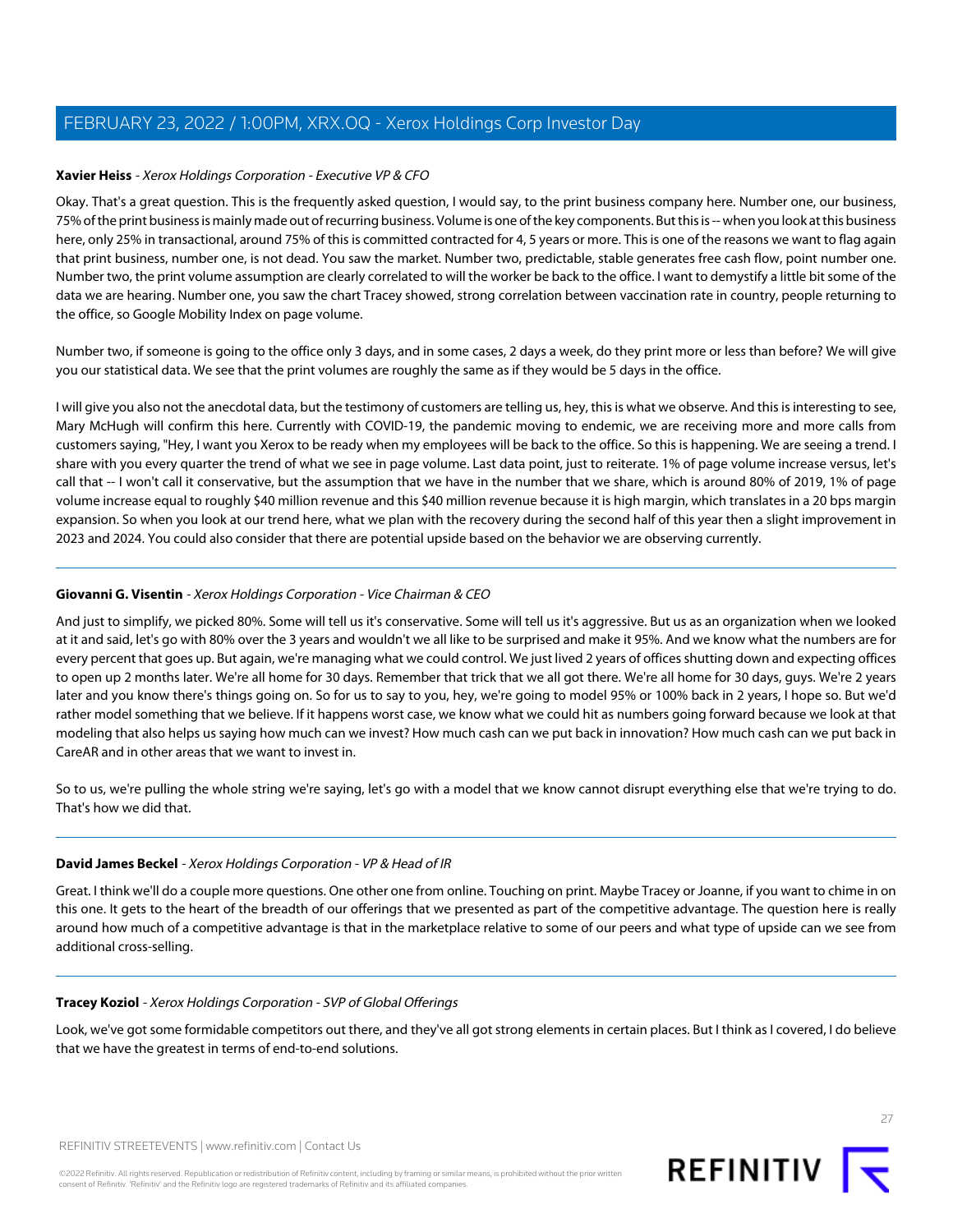So it's not just about the technology, and it's not just about managed print service, but it's around how we help the customers in terms of that digital journey. And there are certain elements that we excel at, right? So security, absolutely a leader. You've got to have that. But this extension of being able to have wonderful applications to help you with workflow, nobody else has that. Workflow Central, please take the time just go and have a look at how easy it is, I think it could help many of you in your very busy day-to-day lives. The competition had that. So we're always trying to keep ahead, listening to the customers, observing their problems. And we provide a full end-to-end solution. I think that's where we differentiate and we are keeping ahead.

### **Joanne Collins Smee** - Xerox Holdings Corporation - Chief Commercial, SMB & Channels Officer

And I add to that. So our competitors, the traditional print OEMs don't have what we have related to our IT services. So that expansion of -- we love the Xerox product, we love the Xerox service. And what else can you do for me? We are seeing that really resonate with our clients where we're taking basically the rest of their technology needs. And we use great OEM partners for that like Lenovo and Dell and Cisco. But we're seeing the expansion from our traditional print clients into our IT services business.

### **David James Beckel** - Xerox Holdings Corporation - VP & Head of IR

Excellent. We're going to do one more question. You have your hand raised.

### **Unidentified Analyst**

I just have 2 questions. One around IT services. So Conic been on IT services that were all covered for 10 years. They're still losing money on it, right? You have Rico that went out and bought Best Buys, they're losing money in it. Why do you folks think that you can do it differently when there's so many MSPs out there that are proven?

### **Joanne Collins Smee** - Xerox Holdings Corporation - Chief Commercial, SMB & Channels Officer

Let's just talk about what I know we are doing and why we're so confident. We started slowly. I mentioned we started -- we're just focused on SMB, okay? That's the sweet spot for IT services for us. So we started slowly. There were a couple of our teams around the country that were doing this, and it was, we realized, a great business. When I went around, when our executive team went around, it was -- there was a tremendous synergy in terms of an SMB client and what we could bring to bear. So we started slowly, and we're using our XBS team to actually grow that business. So lots of training and capabilities, again, across that whole team. We acquired 2 firms. We are incredibly disciplined, our M&A team about what we acquire. So I would come with the 100 options and it would get winnowed down to no to all of them, but we recently acquired 2 great firms, C2 in Vermont that is high services and Powerland up in Canada.

So we are going slow, but we know where we're going, and we're -- it's resonating with our clients.

### **Giovanni G. Visentin** - Xerox Holdings Corporation - Vice Chairman & CEO

And having run an IT services business, you can get in real trouble real quick when you try to do everything for everybody. And one thing we put in place immediately when we decided that we were going to expand what we had, is we put something called an SDC OE, so solution design center of excellence, which means we're not going to take -- we're not going to be selling IT services for the sake of just getting revenue. What we've always -- we've always had a mantra in services is that you don't celebrate the signing, you celebrate the install, and we're profitable already today. So what Joanne is saying when we're looking at companies, we're looking at add-ons and all that, it doesn't matter the size that you add on. What matters is how does it fit into our solution design centers? Can we deliver what we say we can and can we replicate it over and over and over.